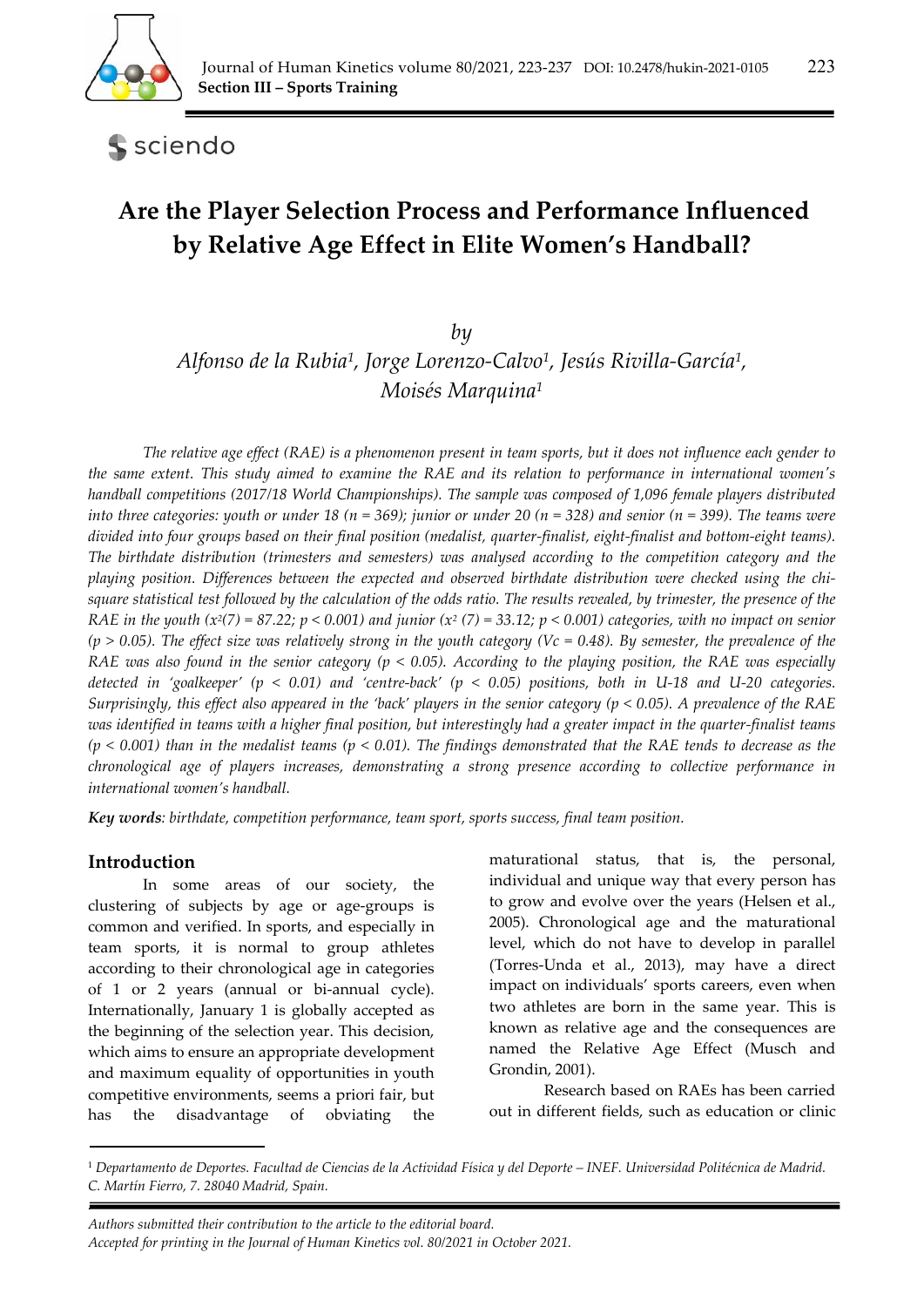contexts (Dixon et al., 2011; Sprietsma, 2010). In the sport field, the heterogeneity of the studies yielded different results and conclusions based on internal and external factors of the sport transition process. A meta-analysis of the presence of the RAE, composed of 130,108 athletes (Cobley et al., 2009), verified a prevalence in most sports (team sports and individual sport disciplines) and identified the age category, skill level and sport context as influential factors of the RAE. In team sports, the RAE has been the main objective to investigate in different research areas, including talent identification and development (TID) systems (López de Subijana and Lorenzo, 2019), performance evaluation (Lago-Fuentes et al., 2019), player selection processes (Torres-Unda et al., 2013), and specific case studies within clubs or academies (Campos et al., 2017). Most of these investigations, even paying attention to the adulthood or the senior competition category, focused on the analysis of the influence of the RAE throughout the athlete's transition process according to the different moderating factors of the phenomenon (de la Rubia et al., 2020b; Smith et al., 2018).

With regard to the magnitude of the RAE through the athlete's sport transition process, it seems that the impact tends to decrease as the chronological age of the athlete increases. This occurs not only in team sports (Bjørndal et al., 2018b), but also in the context of individual sport disciplines (Mon-López et al., 2020). In the scientific literature, there are several explanations for this phenomenon, but the most plausible is associated with the maturational status of the athlete (Torres-Unda et al., 2016). Physical and anthropometric factors tend to equalise in advanced human development stages (i.e., adulthood); however, this relationship is not always robust. Studies on TID systems have shown that relatively young athletes manage to overcome the initial difficulties caused by a biased selection process and achieve higher performance levels than relatively older counterparts, even reaching more success throughout his/her professional career (Fumarco et al., 2017). This phenomenon is known as the reverse Relative Age Effect (reverse RAE) (Gibbs et al., 2012). Psychological factors such as resilience (McCarthy and Collins, 2014), positive facing of challenges or experiencing a 'trauma' (Collins and MacNamara,

2012), a higher development of technical and tactical specific-skills and a late sport specialisation (Güllich and Emrich, 2014), as well as secondary factors such as family, coaches, and friends (Wattie et al., 2015) seem to be some of the most relevant explanations provided regarding the reverse RAE in sport.

The impact of the RAE differs among genders. While the findings demonstrate a clear presence of the RAE in men's sport, especially in formative categories (de la Rubia et al., 2020b), diversified results were registered in women's sport (Smith et al., 2018). This fact emphasises the greater influence of anthropometric, physical, and physiological factors on the player selection processes that take place in men's sport (Ibañez et al., 2018; Torres-Unda et al., 2016). However, this trend does not seem to be of the same magnitude in women's sport due to factors such as the 'depth of competition', the number of active participants, and the decreased relevance of strength and power abilities and anthropometric variables to sports performance (Baker et al., 2009).

Handball is a team sport that presents a set of physiological demands and technical, tactical, and cognitive requirements to achieve success (Camacho-Cardenosa et al., 2018). However, these conditions depend on, among other factors, the playing position. Thus, the coach, by attributing a specific playing position, could be involuntarily establishing a selection bias in relation to the maturational status of the player. One of the most extensive investigations on this topic was performed by Schorer et al. (2009); those authors showed a prevalence of the RAE in the 'backcourt' positions. Similar findings were reported by Fonseca et al. (2019) in a study with 383 male handball players who participated in the 2017 Youth World Championship. That analysis showed an impact of the RAE on players at 'wing' and 'back' positions. In the same line, de la Rubia et al. (2020a) verified the presence of the RAE in a sample of 3,358 male handball players and 3,273 female handball players, especially for male 'pivots' and 'goalkeepers' and female 'centrebacks'. On the other hand, studies have not found differences with regard to unequal and biased distribution of players by their playing position (Gómez-López et al., 2017; Saavedra and Saavedra, 2020). Despite the lack of homogeneity of results, biological factors (physical,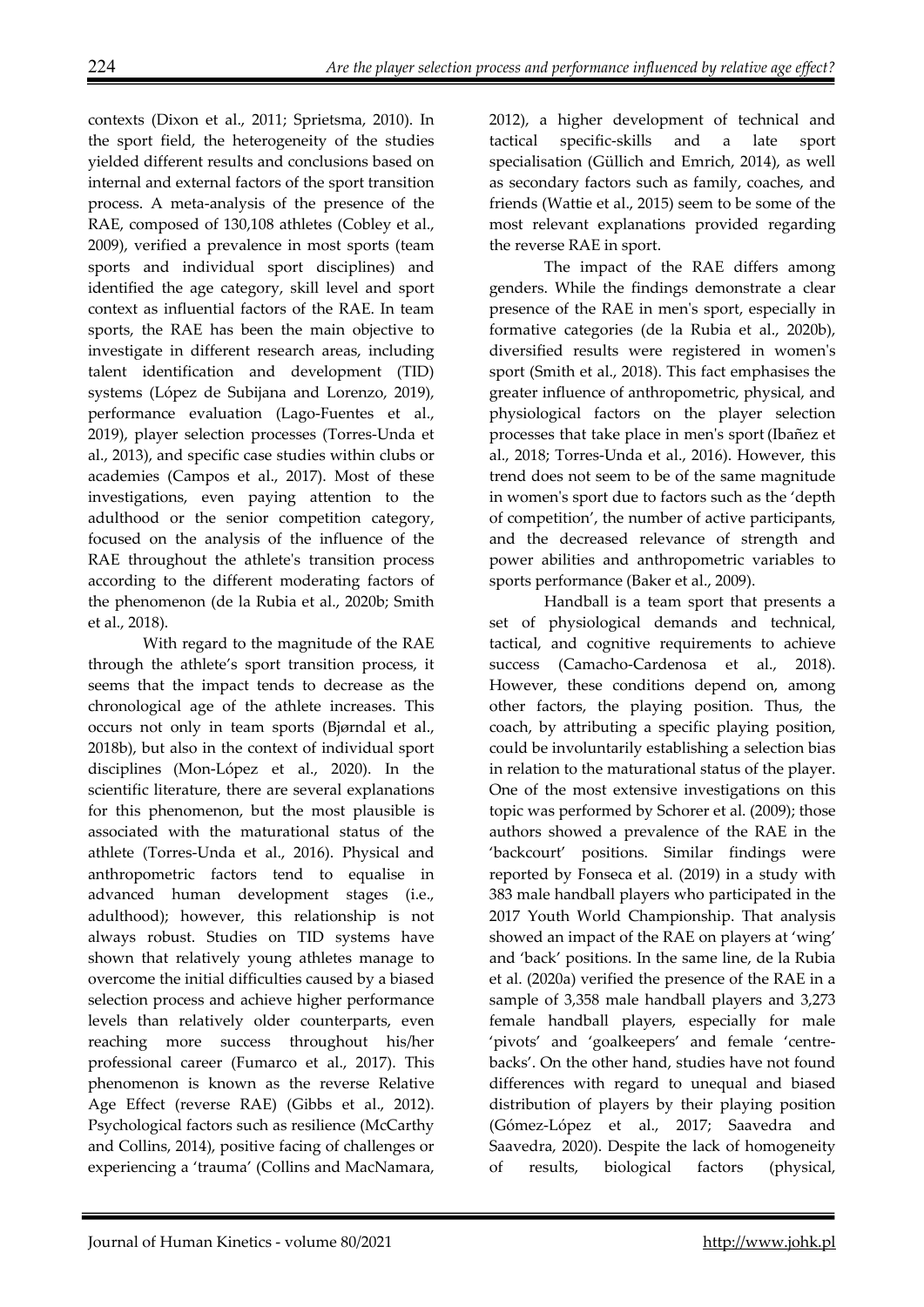physiological, anthropometric, and morphological) seem to be the moderating factors of the presence of the RAE by the playing position (Camacho-Cardenosa et al., 2018). Furthermore, the difference perceived by the coach, based on the current characteristics of each player, could influence the final decision when assigning certain playing positions (Krahenbühl and Leonardo, 2020; Matthys et al., 2013).

Within the TID systems employed by national handball federations, the impact of the RAE on female players is less extensive. Bjørndal et al. (2018b) showed that the RAE did not affect the development process of the relatively younger Norwegian female players throughout their sport careers (local, regional, national, and international levels). Wrang et al. (2018) demonstrated, in a sample of Danish female players belonging to U-18, U-20, and senior national teams, that late developers had more opportunities to be reselected to the senior level than early developers. In that study, a reverse RAE was confirmed, although relatively older players were slightly favoured in the initial stages of the TID system. Even in women's handball, a trend was observed to find more relatively younger players as the competition category/level progressed (Figueiredo et al., 2020). Therefore, this scientific evidence demonstrates great variability in the presence and impact of the RAE on women's handball (Sá et al., 2020).

Given the heterogeneity of the findings in the scientific literature and the non-proliferation of studies associated with high performance women's sports, it is necessary to clarify the real presence of the RAE in international female handball. Therefore, the aims of this study were (i) to analyse and evaluate the prevalence of the RAE in three official female categories (youth, junior, and senior); and (ii) to examine the presence of the RAE according to collective competition performance through qualifying criteria (final team position). Therefore, to the best of our knowledge, this is one of the first studies to examine the RAE in elite performance female contexts in handball.

# **Methods**

# *Participants*

 The sample of this study was composed of 1,096 female handball players who participated in World Championships organized by the International Handball Federation (IHF) in 2017 (senior) and 2018 (youth and junior). Players were allocated according to their chronological age and using January 1 as the cut-off date. Therefore, according to biannual competition cycles established by the IHF in formative categories, the sample was classified according to the competition level or category: youth (U-18), junior (U-20), and senior. In the formative categories, players who were not born into the biannual competition cycle competition were excluded from the sample (U-18: *n* = 21, 5.4%; U-20: *n* = 45, 12.1%). However, junior players  $(n = 5)$  who also participated in the senior competition category were also considered, separately, according to competitive annual cycles (T1-T4). Players included in the sample were further categorised according to handball playing positions: 'goalkeeper' (*n* = 163, 14.9%), 'wing' (*n* = 256, 23.4%), 'back' (*n* = 318, 29.0%), 'centre-back' (*n* = 186, 17.0%) and 'pivot' (*n* = 173, 15.7%). The distribution of female handball players by the competition category and the playing position is shown in Table 1.

### *Design and Procedures*

All data linked to players (birthdate and playing position) were extracted and collected from the 'Competitions' – 'World Championships' (WC) – 'Team Roster' section of the IHF official website (https://www.ihf.info/competitions). The information corresponds to each competition analysed: U-18 WC (2018), U-20 WC (2018) and senior WC (2017). Likewise, the final team position was collected from the 'Competitions' – 'World Championships' (WC) – 'Teams Ranking' section of the IHF official website (https://www.ihf.info/competitions).

Birthdates of senior players were distributed in four trimesters (T) and two semesters (S). Consequently, players born between January 1 and March 31 were included in 'Trimester 1' (T1), players born between April 1 and June 30 in 'Trimester 2' (T2); players born between July 1 and September 30 in 'Trimester 3' (T3); and players born between October 1 and December 31 in 'Trimester 4' (T4). However, in the youth (U-18) and junior (U-20) categories, players were categorized according to the competition biannual cycle set by the IHF, grouping the sample into eight trimesters: players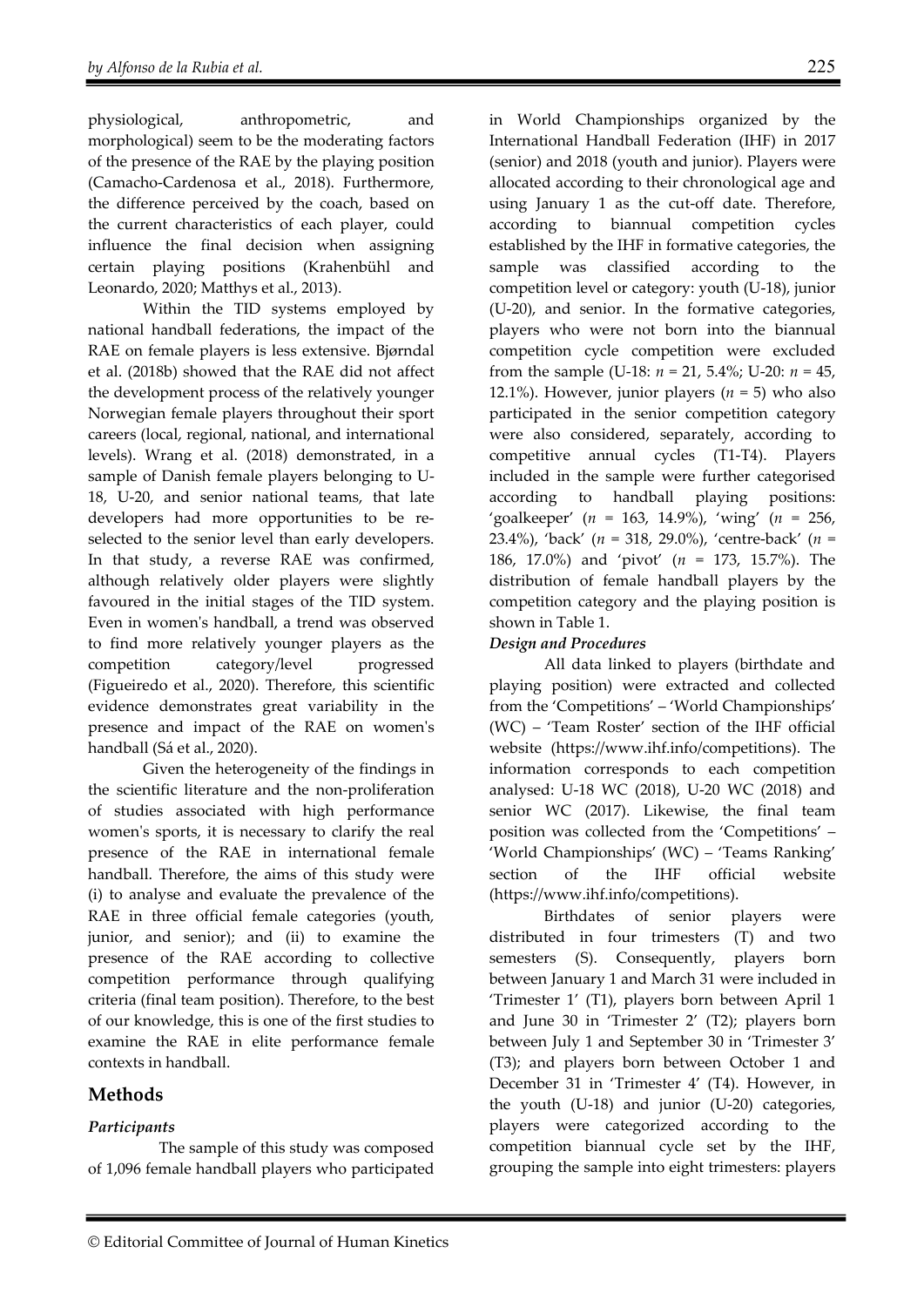born in even numbered years were included in 'Trimester 1 - T1' (January 1 and March 31); in 'Trimester 2 - T2' (April 1 and June 30); in 'Trimester 3 - T3' (July 1 and September 30); and in 'Trimester 4 - T4' (October 1 and December 31). Players born in odd-numbered years were included in 'Trimester 5 - T5' (January 1 and March 31); in 'Trimester 6 - T6' (April 1 and June 30); in 'Trimester 7 - T7' (July 1 and September 30); and in 'Trimester 8 - T8' (October 1 and December 31). By semester, the sample was distributed in the following groups: in the senior category, players born in the first half of the year (January 1 - 30 June) were categorized in 'Semester 1' (S1) and players born in the second half of the year (July 1 - 31 December) were categorized in 'Semester 2' (S2); in the youth and junior categories, the sample distribution was as follows: for even numbered years, 'Semester 1' (S1) - players born in the first half of the year (January 1 - 30 June); 'Semester 2' (S2) - players born in the second half of the year (July 1 - 31 December). For odd-numbered years, 'Semester 3' (S3) - players born in the first half of the year (January 1 - 30 June); 'Semester 4' (S4) - players born in the second half of the year (July 1 - 31 December).

Teams of each World Handball Championship were classified by previously used qualifying criteria (Vogelbein et al., 2014) in order to be able to perform the analysis of the RAE and collective performance based on the final team position. Teams were grouped into four performance levels: 'very high performance' ('medalists' – from the  $1<sup>st</sup>$  to the  $3<sup>rd</sup>$  position); 'high performance' ('quarterfinalists' – from the 4th to the 8th position); 'medium performance' ('eightfinalists' – from the 9<sup>th</sup> to the 16<sup>th</sup> position); 'low performance' (bottom-eight teams – from the  $17<sup>th</sup>$  to the  $24<sup>th</sup>$  position).

# *Statistical Analysis*

Data analysis was conducted using the Statistical Package for Social Sciences (SPSS 23.0, IBM Corp., Armonk, NY, USA). Differences between the observed and expected birthdate distributions were tested using the chi-square goodness of fit test. In the same line as other studies (Edgar and O'Donoghue, 2005; Saavedra-García et al., 2016), a heterogeneous distribution of the sample was considered according to the number of days contained in each trimester and

semester, assuming a small correction to the uniform probability distribution (Delorme and Champely, 2015). Thus, the expected fraction and relative frequency of any group of players who were born in T1/T5 would be 90¼/365¼ (24.7091034%), compared with 91/365¼ (24.9144422%) in T2/T6 and 92/365¼ (25.1882272%) in T3/T7 and T4/T8. Likewise, by semester, the expected fraction was  $181\frac{1}{4}365\frac{1}{4}$ (49.6235456%) in S1/S3 and 184/365¼ (50.3764544%) in S2/S4. The odd ratio calculation was made in the birthdate distribution according to the competition category with the aim to observe differences between the relatively younger players and the rest of the sample: players born in the reference trimester or semester (T8 and S4 in U-18 and U-20 categories; T4 and S2 in senior category) and other players born in the rest of trimesters or semesters (T1-T7 and S1-S3 in the U-18 and U-20 categories; T1-T3 and S1 in the senior category). In order to determine the strength of association, a 'Cramer's V' statistical test was applied, in which 0.10 to 0.20 indicated a 'weak association'; 0.20 to 0.40, a 'moderate association'; 0.40 to 0.60, a 'relatively strong association'; 0.60 to 0.80, a 'strong association'; and 0.80 to 1, a 'very strong association' (Rea and Parker, 1992). The level of significance was set at *p*  $< 0.05.$ 

# **Results**

# *By the competition level - category*

 With regard to the competition level, an unequal trimester distribution of players' birthdates was observed (Table 2). Statistical analysis revealed a presence of the RAE in the youth  $(\chi^2(7) = 87.22; p < 0.001)$  and junior categories  $(\chi^2(7) = 33.12; p < 0.001)$ . Post hoc analysis (odds ratio) showed that players born in the first trimester (T1) presented higher values in relation to the reference trimester (T8), in the U-18 (*OR* = 6.1) and U-20 (*OR* = 3.1) categories. The largest effect size was identified in the U-18 category (*Vc* = 0.49 – 'relatively strong association'). No significant differences were found in female senior players ( $p > 0.05$ ).

 In relation to the sample distribution by semester, similar results were observed. The number of players born in the first half of the year (S1) was significantly higher in the U-18 ( $\chi^2(3)$  = 64.88;  $p < 0.001$ ) and U-20 categories ( $\chi^2(3) = 9.69$ ;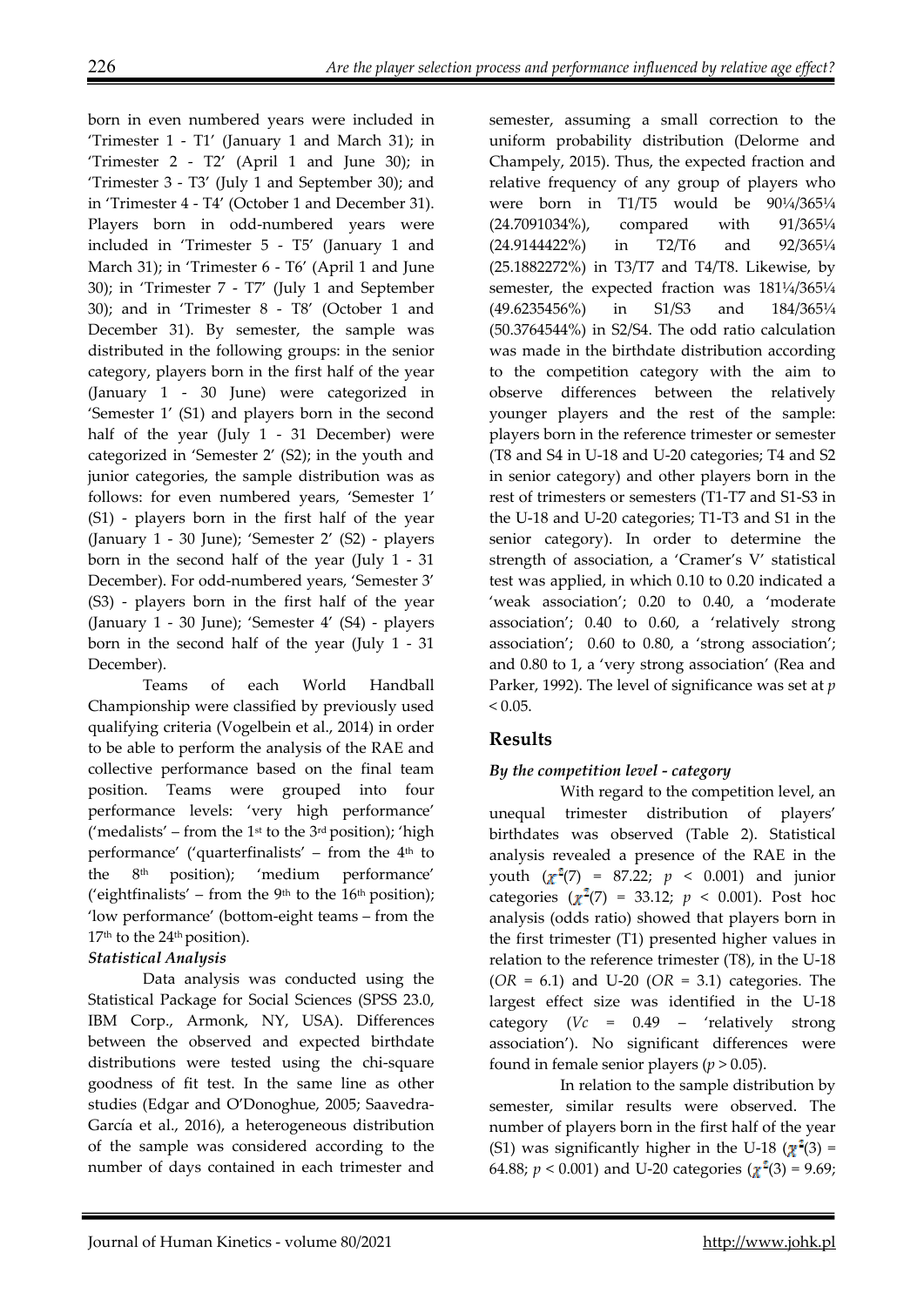$p \leq 0.05$ ). Interestingly, this also occurred in the senior category ( $\chi^2(3) = 4.19$ ;  $p < 0.05$ ). Post hoc analysis (odds ratio) showed that players born in the first semester (S1) presented higher values in relation to the reference semester (S4/S2) in the U-18 (*OR* = 4.7), U-20 (*OR* = 1.9) and senior categories ( $OR = 1.5$ ). The largest effect size was detected in the U-18 category ( $Vc = 0.42$  – 'relatively strong association'). However, the effect size was lower in the U-20 category (*Vc* = 0.17 – 'small effect') than in the analysis by trimester.

#### *By the playing position*

Considering the playing position (Table 3), an unequal distribution of players' birthdates by trimester was observed in the whole sample  $(\chi^2(7) = 339.20; p < 0.001)$ . According to the competition category, statistical analysis revealed overrepresentation of relatively older players in the following playing positions by the competition category: the U-18 category: 'goalkeeper' ( $\chi^2(7) = 24.93$ ;  $p < 0.01$ ), 'wing' ( $\chi^2(7)$ )  $= 21.30; p < 0.01$ ), 'back' ( $\chi^2(7) = 15.16; p < 0.05$ ), 'centre-back' ( $\chi^2(6) = 23.26$ ;  $p < 0.01$ ), and 'pivot'  $(\gamma^2(7) = 18.01; p < 0.05)$ ; the U-20 category: 'goalkeeper' ( $\chi^2(7) = 21.02$ ;  $p < 0.01$ ), and 'centreback' ( $\chi^2(7) = 16.32$ ;  $p < 0.05$ ). The largest effect sizes were observed in 'goalkeeper' in the U-18 (*Vc* = 0.67 – 'strong association') and U-20 categories ( $Vc = 0.63 - 'strong association'$ ), and 'centre-back' in the U-18 category ( $Vc = 0.62$  – 'strong association'). No significant differences were found in female senior players (*p* > 0.05).

 Similar findings were found by semester  $(\chi^2(3) = 313.14; p < 0.001)$  (Table 4). Statistical analysis revealed a prevalence of the RAE at all playing positions in the U-18 category  $(p < 0.01)$ , except 'back'  $(p > 0.05)$ . In the U-20 category, significant differences were only found in the goalkeeper position ( $p < 0.05$ ). The largest effect sizes were observed in 'centre-back' (*Vc* = 0.70 – 'strong association') and 'goalkeeper' (*Vc* = 0.58 – 'relatively strong association') positions in the U-18 category. Interestingly, the presence of the RAE at the senior 'back' players was found (*p* < 0.05), with no effect detected on this playing position in the youth and/or junior categories.

#### *RAE and the final team position*

 Table 5 shows the magnitude of the RAE according to the final team position. Statistical analysis revealed overrepresentation of the relatively older players in the medalist  $(\chi^2(7) =$ 17.47;  $p < 0.05$ ), quarterfinalist ( $\chi^2(7) = 32.20$ ;  $p <$ 0.001), and eightfinalist teams ( $\chi^2$ (7) = 46.23; *p* < 0.001) in the U-18 category. Conversely, the RAE affected the quarterfinalist  $(\chi^2(7) = 27.81; p < 0.001)$ and bottom-eight teams ( $\chi^2(7) = 15.54$ ;  $p < 0.05$ ) in the U-20 category. The largest effect sizes were observed in quarterfinalist teams, both in the youth (*Vc* = 0.63 – 'strong association') and junior (*Vc* = 0.61 – 'strong association') categories, and medalist (*Vc* = 0.61 – 'strong association') and eightfinalist teams (*Vc* = 0.60 – 'strong association') in the U-18 category. Nevertheless, there was a homogeneous distribution of players by trimester in the senior category ( $p > 0.05$ ).

# **Discussion**

The main objectives of this study were to evaluate the presence of the RAE in the female players' selection process throughout their participation in the Handball World Championship and the prevalence of the RAE according to collective competition performance. Moreover, secondary purposes were to analyse the influence of modulating factors of the RAE, such as competition category and playing position. As in other studies focused on female handball (Gómez-López et al., 2017; Schorer et al., 2009), an unequal birthdate distribution by trimester of handball players in the youth and junior categories was observed, detecting no impact of the RAE in the senior category. Nevertheless, this study shows there was overrepresentation of female players born in the first half of the year (S1) in the senior category. Therefore, the RAE widely tends to decrease as the chronological age of the player increases. However, this fact should be interpreted with awareness of specific contextual considerations or methodological concerns corresponding to each study. With regard to the relationship between the RAE and performance, teams that reached a higher final position were mainly composed of players born in T1. Interestingly, teams that ranked between the 4<sup>th</sup> and the 8<sup>th</sup> place showed a stronger association between the RAE and collective performance than the medallist teams.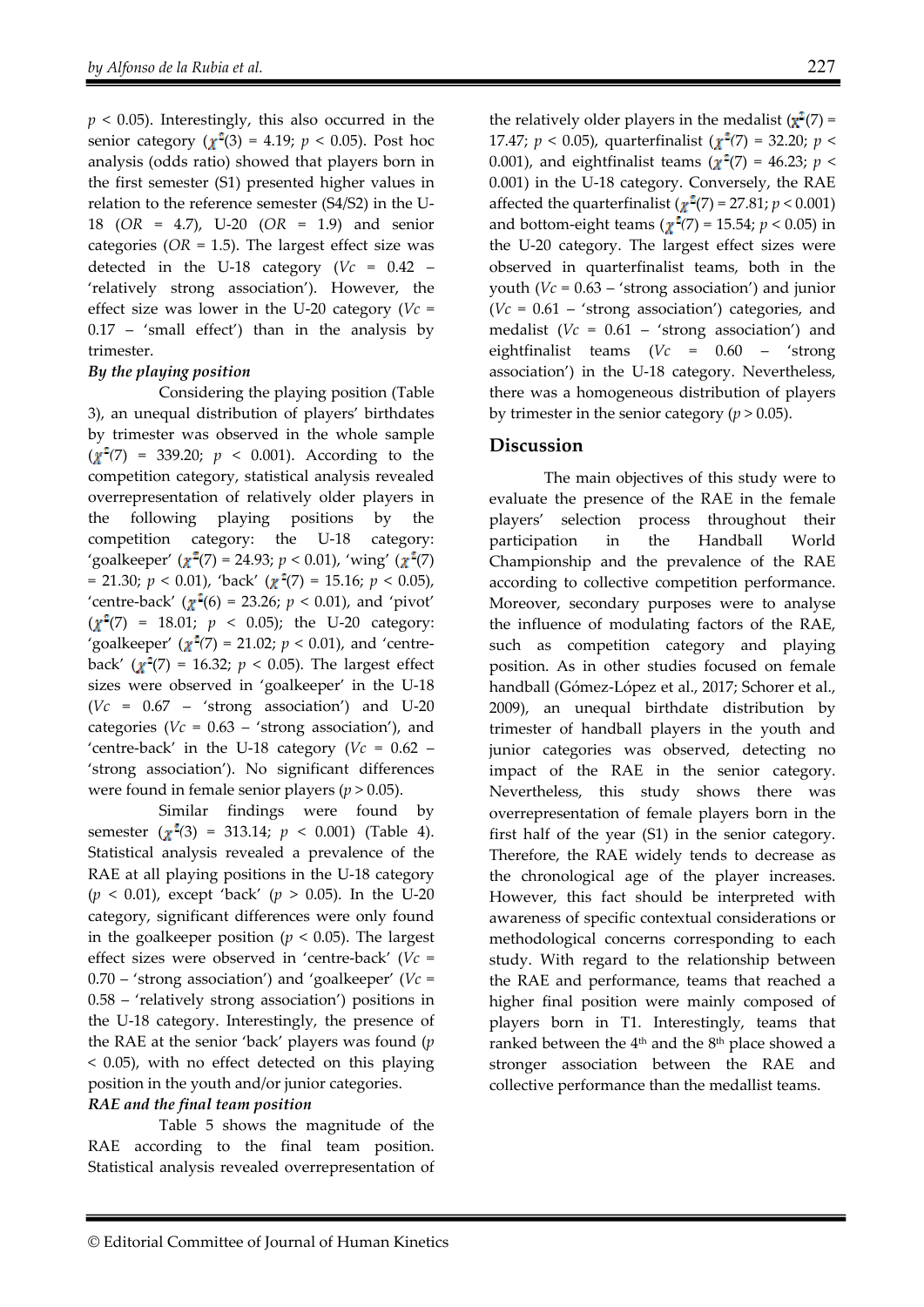**Table 1** 

|                             |               | piaying position    |           |              |
|-----------------------------|---------------|---------------------|-----------|--------------|
| <b>POSITION</b>             |               | Total POS $[n(\%)]$ |           |              |
|                             | $U-18[n(\%)]$ |                     |           |              |
| Goalkeeper                  | 55(14.9)      | 53(16.2)            | 55(13.8)  | 163(14.9)    |
| Wing                        | 89(24.1)      | 78(23.7)            | 89(22.3)  | 256(23.4)    |
| Back                        | 110(29.8)     | 90(27.4)            | 118(29.6) | 318(29.0)    |
| Centre-Back                 | 61(16.5)      | 54(16.5)            | 71(17.8)  | 186(17.0)    |
| Pivot                       | 54(14.7)      | 53(16.2)            | 66(16.5)  | 173(15.7)    |
| Total CAT $[n\binom{0}{0}]$ | 369(33.7)     | 328(29.9)           | 399(36.4) | 1,096(100.0) |

*Distribution of female handball players (n and [%]) by the competition category and the playing position* 

*Notes: n = absolute frequency; % = relative frequency; U-18 = youth category; U-20 = junior category* 

*and semester (S) according to the competition category*  TRIMESTERS T1 T2 T3 T4 T5 T6 T7 T8 *Vc d*  $\chi^2$  $\int_{f}^{u}$  *p % % % % % % % % (OR) (OR) (OR) (OR) (OR) (OR) (OR) (OR)*  CAT  $U-18$  26.0 15.7 13.3 10.3 13.0 8.1 8.1 5.4 87.2  $\frac{2}{2}$  7 < 0.001 0.49 (6.1) (3.3) (2.7) (2.0) (2.6) (1.5) (1.5) (-)  $U-20$  22.0 9.1 12.5 12.2 12.2 12.8 11.0 8.2  $\begin{array}{ccc} 33.1 & 7 & 0.001 & 0.3 \\ 2 & 7 & 0.001 & 2 \end{array}$ 33.1 (3.1) (1.1) (1.6) (1.5) (1.5) (1.6) (1.4) (-) 2 25.8 Senior  $\frac{26.3}{25.2}$ 28.3 19.5 (-) - - - - 7.38 3 0.061 0.1 (1.5) (1.6) (1.4) 4 *Vc*  SEMESTERS 51 S2 S3 S4 *d*  $\begin{array}{cc} d & p \\ f & p \end{array}$ *% OR % OR % OR % OR*   $\begin{array}{ccc} 64.8 & \quad 3 & \quad <0.001 \qquad 0.42 \end{array}$ CAT U-18 41.7 4.7 23.6 2.0 21.4 1.8 13.3 -  $^{64.8}$ U-20 31.1 1.9 24.7 1.4 25.0 1.4 19.2 - 9.69 3 0.021  $\frac{0.1}{7}$ 7 Senior 54.9 1.5 45.1 - - - - - - 4.19 1 0.041 0.10

**Table 2**  *Birthdate players' distribution (n [%] and odds ratio [OR]) by trimester (T)* 

*Notes: T1-T4/T8 = birth trimester; S1-S2/S4 = birth semester; % = relative frequency; OR = odds ratio;*  $\chi^2$  = *chi square; df* = *degrees of freedom; p* = level *of significance; Vc* = *Cramer's V; CAT = competition category; U-18 = youth category; U-20 = junior category*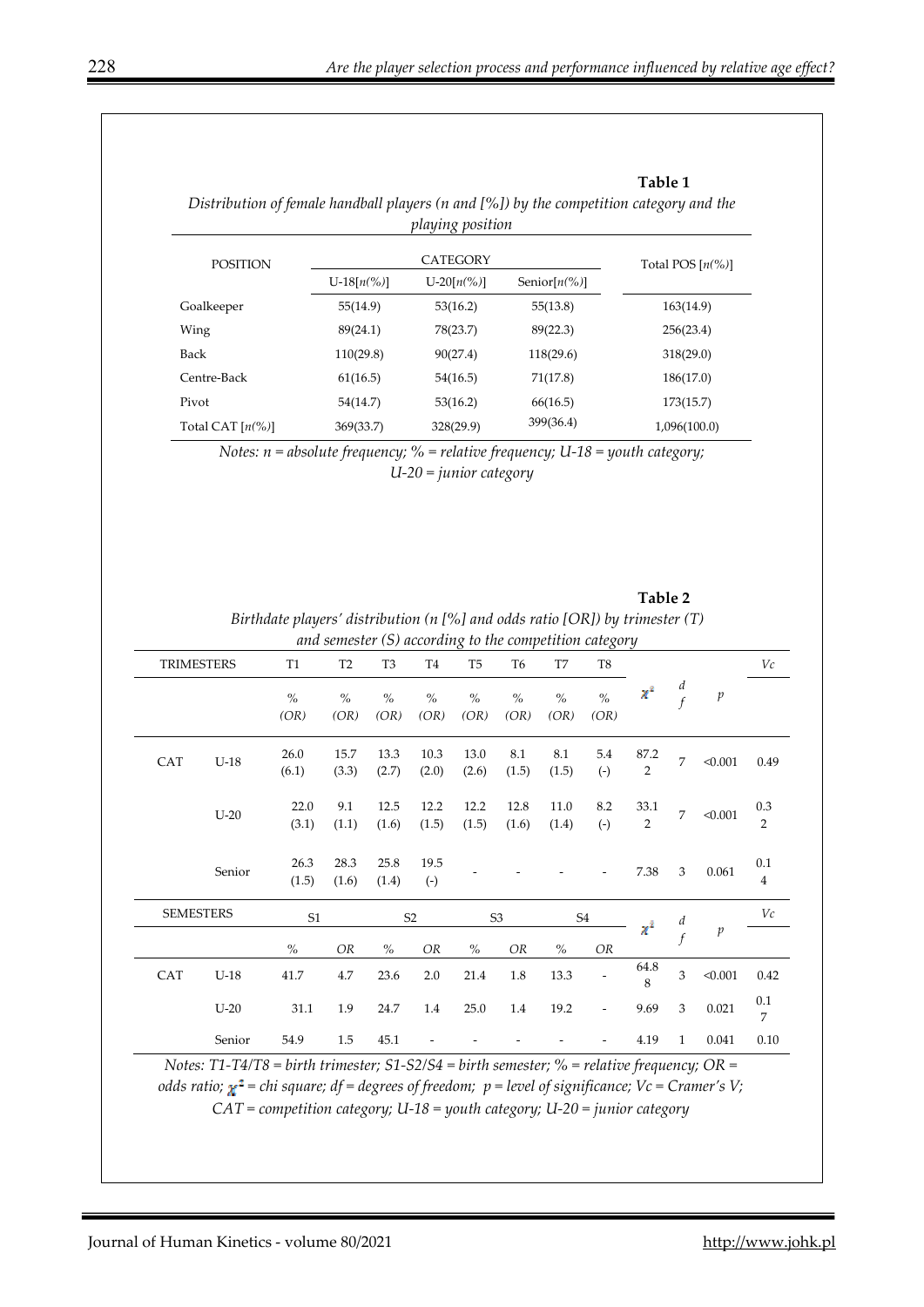|             |                  |                  |                           |                                               |                         |                               |                           | Birthdate female players' distribution ( $n$ $y$ %) by trimester (T) according to the |          | Table 3 |                  |              |
|-------------|------------------|------------------|---------------------------|-----------------------------------------------|-------------------------|-------------------------------|---------------------------|---------------------------------------------------------------------------------------|----------|---------|------------------|--------------|
|             |                  |                  |                           | competition category and the playing position |                         |                               |                           |                                                                                       |          |         |                  |              |
|             |                  |                  |                           |                                               |                         | YOUTH CATEGORY (U-18)         |                           |                                                                                       |          |         |                  |              |
|             | T <sub>1</sub>   | T <sub>2</sub>   | T <sub>3</sub>            | <b>T4</b>                                     | T <sub>5</sub>          | T <sub>6</sub>                | T7                        | T8                                                                                    |          |         |                  |              |
| P.P.        | $\boldsymbol{n}$ | $\boldsymbol{n}$ | $\boldsymbol{n}$          | $\boldsymbol{n}$                              | $\boldsymbol{n}$        | $\pmb{n}$                     | $\boldsymbol{n}$          | $\boldsymbol{n}$                                                                      | $\chi^2$ | df      | $\boldsymbol{p}$ | Vc           |
|             | (%)              | (%)              | $\frac{(o_{0})}{(o_{0})}$ | (%)                                           | (%)                     | $\left( % \right)$            | $\left( % \right)$        | $\frac{\binom{6}{2}}{2}$                                                              |          |         |                  |              |
| Gk          | 17               | 9                | 6                         | 9                                             | $\overline{4}$          | $\bf 4$                       | 5                         | $\mathbf{1}$                                                                          | 24.93    | 7       | 0.001            | 0.67         |
|             | (30.9)           | (16.4)           | (10.9)                    | (16.4)                                        | (7.3)                   | (7.3)                         | (9.1)                     | (1.8)                                                                                 |          |         |                  |              |
| W           | 19               | 14               | 12                        | 11                                            | 17                      | 9                             | 5                         | $\overline{2}$                                                                        | 21.30    | 7       | 0.003            | 0.49         |
|             | (21.3)           | (15.7)           | (13.5)                    | (12.4)                                        | (19.1)                  | (10.1)                        | (5.6)                     | (2.2)                                                                                 |          |         |                  |              |
| B           | 25               | 13               | 14                        | 9                                             | 16                      | 7                             | 13                        | 13                                                                                    | 15.16    | 7       | 0.034            | 0.37         |
|             | (22.7)           | (11.8)           | (12.7)                    | (8.2)                                         | (14.5)                  | (6.4)                         | (11.8)                    | (11.8)                                                                                |          |         |                  |              |
| CB          | 19               | 13               | 10                        | $\overline{\mathbf{4}}$                       | 7                       | 5                             | 3                         | $\boldsymbol{0}$                                                                      | 23.26    | 6<br>7  | 0.001<br>0.012   | 0.62<br>0.58 |
|             | (31.1)           | (21.3)           | (16.4)                    | (6.6)                                         | (11.5)                  | (8.2)                         | (4.9)                     | (0)                                                                                   |          |         |                  |              |
| ${\bf P}$   | 16               | 9                | 7                         | 5                                             | $\overline{\mathbf{4}}$ | 5                             | $\overline{\mathbf{4}}$   | $\overline{4}$                                                                        | 18.01    |         |                  |              |
|             | (29.6)           | (16.7)           | (13.0)                    | (9.3)                                         | (7.4)                   | (9.3)                         | (7.4)                     | (7.4)                                                                                 |          |         |                  |              |
|             |                  |                  |                           |                                               |                         | <b>JUNIOR CATEGORY (U-20)</b> |                           |                                                                                       |          |         |                  |              |
| P.P.        | T1               | T <sub>2</sub>   | T <sub>3</sub>            | <b>T4</b>                                     | T5                      | T6                            | T7                        | T8                                                                                    |          | df      | $\boldsymbol{p}$ |              |
|             | $\boldsymbol{n}$ | $\boldsymbol{n}$ | $\boldsymbol{n}$          | $\boldsymbol{n}$                              | $\boldsymbol{n}$        | $\boldsymbol{n}$              | $\boldsymbol{n}$          | $\boldsymbol{n}$                                                                      | $\chi^2$ |         |                  | Vc           |
|             | (%)              | (%)              | $\frac{(o_{0})}{(o_{0})}$ | (%)                                           | (%)                     | (%)                           | $\frac{(o_{o})}{(o_{o})}$ | (%)                                                                                   |          |         |                  |              |
|             | 16               | 6                | $\overline{2}$            | $\overline{4}$                                | $\,8\,$                 | 6                             | 3                         | $\,8\,$                                                                               |          | 7       | 0.004            |              |
| Gk          | (30.2)           | (11.3)           | (3.8)                     | (7.5)                                         | (15.1)                  | (11.3)                        | (5.7)                     | (15.1)                                                                                | 21.02    |         |                  | 0.63         |
|             | 13               | 9                | 14                        | 12                                            | 6                       | 7                             | 7                         | 10                                                                                    | 6.44     | 7       | 0.490            | 0.29         |
| W           | (16.7)           | (11.5)           | (17.9)                    | (15.4)                                        | (7.7)                   | (9.0)                         | (9.0)                     | (12.8)                                                                                |          |         |                  |              |
|             | 17               | 7                | 11                        | 11                                            | 13                      | 14                            | 12                        | 5                                                                                     |          |         |                  |              |
| B           | (18.9)           | (7.8)            | (12.2)                    | (12.2)                                        | (14.4)                  | (15.6)                        | (13.3)                    | (5.6)                                                                                 | 9.29     | 7       | 0.233            | 0.32         |
|             | 14               | $\overline{c}$   | 10                        | 6                                             | 8                       | 4                             | 7                         | 3                                                                                     |          |         |                  |              |
| CB          | (25.9)           | (3.7)            | (18.5)                    | (11.1)                                        | (14.8)                  | (7.4)                         | (13.0)                    | (5.6)                                                                                 | 16.32    | 7       | 0.022            | 0.55         |
| ${\bf P}$   | 12               | 6                | $\bf{4}$                  | 7                                             | 5                       | 11                            | 7                         | $\mathbf{1}$                                                                          |          | 7       |                  |              |
|             | (22.6)           | (11.3)           | (7.5)                     | (13.2)                                        | (9.4)                   | (20.8)                        | (13.2)                    | (1.9)                                                                                 | 13.95    |         | 0.052            | 0.51         |
|             |                  |                  |                           |                                               |                         | <b>SENIOR CATEGORY</b>        |                           |                                                                                       |          |         |                  |              |
|             | T1               | T <sub>2</sub>   | T <sub>3</sub>            | <b>T4</b>                                     | T5                      | T6                            | T7                        | T8                                                                                    |          |         |                  |              |
| P.P.        | $\boldsymbol{n}$ | $\boldsymbol{n}$ | $\boldsymbol{n}$          | $\boldsymbol{n}$                              | $\boldsymbol{n}$        | $\boldsymbol{n}$              | $\boldsymbol{n}$          | $\boldsymbol{n}$                                                                      | $\chi^2$ | df      | $\boldsymbol{p}$ | Vc           |
|             | (%)              | (%)              | (%)                       | (%)                                           | (%)                     | (%)                           | (%)                       | (%)                                                                                   |          |         |                  |              |
|             | 18               | 10               | 16                        | 11                                            |                         |                               |                           |                                                                                       | 3.39     | 3       | 0.335            | 0.25         |
| Gk          | (32.7)           | (18.2)           | (29.1)                    | (20.0)                                        |                         |                               |                           | $\overline{\phantom{a}}$                                                              |          |         |                  |              |
|             | 25               | 27               | 20                        | 17                                            |                         |                               |                           |                                                                                       | 3.01     | 3       |                  | 0.18         |
| W           | (28.1)           | (30.3)           | (22.5)                    | (19.1)                                        |                         |                               |                           |                                                                                       |          |         | 0.391            |              |
| B           | 30               | 40               | 25                        | 23                                            |                         |                               |                           |                                                                                       | 6.10     | 3       | 0.107            | 0.23         |
|             | (25.4)           | (33.9)           | (21.2)                    | (19.5)                                        |                         |                               |                           |                                                                                       |          |         |                  |              |
|             | 17               | 16               | 27                        | 11                                            |                         |                               |                           |                                                                                       | 7.46     | 3       | 0.059            | 0.32         |
| CB          | (23.9)           | (22.5)           | (38.0)                    | (15.5)                                        |                         |                               |                           |                                                                                       |          |         |                  |              |
|             | 15               | 20               | 15                        | 16                                            |                         |                               |                           |                                                                                       | 1.07     | 3       | 0.785            | 0.13         |
| $\mathbf P$ |                  |                  |                           | (24.2)                                        |                         |                               |                           |                                                                                       |          |         |                  |              |

*Notes: T1-T4/T8 = birth trimester; P.P. = playing position; Gk = goalkeeper; W = wing; B = back;*   $CB = centre \text{-}back; P = pivot; n = absolute frequency; \% = relative frequency; \chi^2 = chi \text{ square};$ *df = degrees of freedom; p = level of significance; Vc = Cramer's V*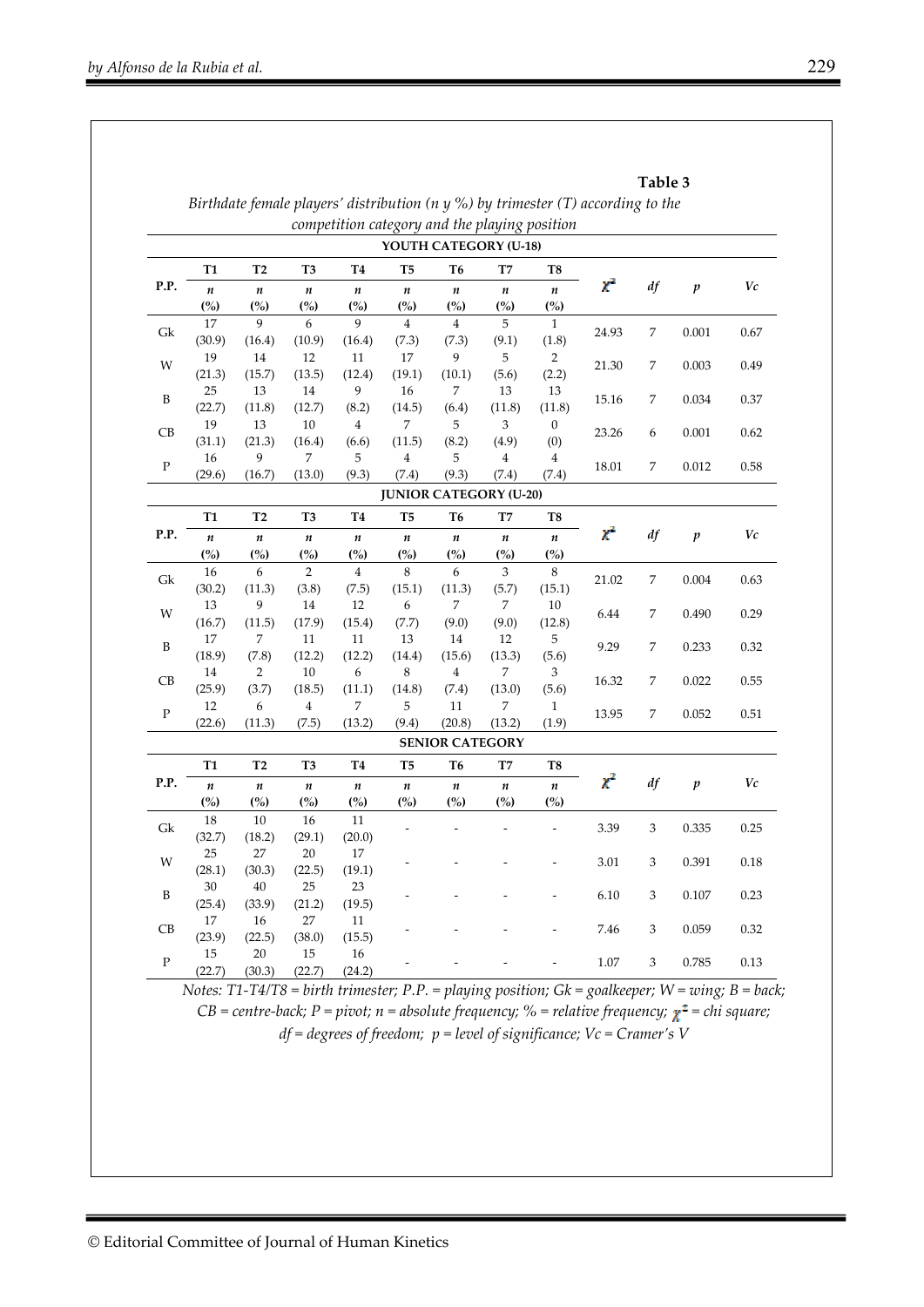|                     |                                  |                |                  |                |         |                               |                  |                                               | Birthdate female players' distribution ('n' $y$ '%') by semester (S) according to the | Table 4                   |                  |          |
|---------------------|----------------------------------|----------------|------------------|----------------|---------|-------------------------------|------------------|-----------------------------------------------|---------------------------------------------------------------------------------------|---------------------------|------------------|----------|
|                     |                                  |                |                  |                |         |                               |                  | competition category and the playing position |                                                                                       |                           |                  |          |
|                     |                                  |                |                  |                |         | YOUTH CATEGORY (U-18)         |                  |                                               |                                                                                       |                           |                  |          |
|                     | S1                               |                | S <sub>2</sub>   |                |         | S <sub>3</sub>                | ${\rm S4}$       |                                               |                                                                                       |                           |                  |          |
| P.P.                | $\boldsymbol{n}$                 | $\%$           | $\boldsymbol{n}$ | $\%$           | $\it n$ | $\%$                          | $\it n$          | $\%$                                          | $\chi^2$                                                                              | df                        | $\boldsymbol{p}$ | $V\!c$   |
| Gk                  | 26                               | 47.3           | 15               | 27.3           | $\,8\,$ | 14.5                          | $\boldsymbol{6}$ | 10.9                                          | 18.19                                                                                 | 3                         | < 0.001          | 0.58     |
| W                   | 33                               | 37.1           | 23               | 25.8           | 27      | 30.3                          | 6                | 6.7                                           | 18.49                                                                                 | 3                         | < 0.001          | 0.46     |
| $\, {\bf B}$        | 38                               | 34.5           | 23               | 20.9           | 23      | 20.9                          | 26               | 23.6                                          | 5.77                                                                                  | $\ensuremath{\mathsf{3}}$ | 0.123            | 0.23     |
| CB                  | 32                               | 52.5           | 14               | 23.0           | 12      | 19.7                          | 3                | 4.9                                           | 29.66                                                                                 | 3                         | < 0.001          | 0.70     |
| ${\bf P}$           | 25                               | 46.3           | 12               | 22.2           | 9       | 16.7                          | $\,8\,$          | 14.8                                          | 13.98                                                                                 | $\ensuremath{\mathsf{3}}$ | 0.003            | $0.51\,$ |
|                     |                                  |                |                  |                |         | <b>JUNIOR CATEGORY (U-20)</b> |                  |                                               |                                                                                       |                           |                  |          |
|                     |                                  | S <sub>1</sub> |                  | S <sub>2</sub> |         | S <sub>3</sub>                |                  | ${\rm S4}$                                    |                                                                                       |                           |                  | Vc       |
| P.P.                | $\boldsymbol{n}$                 | $\%$           | $\it n$          | $\%$           | $\it n$ | $\%$                          | $\it n$          | $\%$                                          | $x^2$                                                                                 | df                        | $\mathfrak{p}$   |          |
| Gk                  | 22                               | 41.5           | 6                | 11.3           | 14      | 26.4                          | 11               | 20.8                                          | 10.32                                                                                 | $\sqrt{3}$                | 0.016            |          |
| W                   | 22                               | 28.2           | 26               | 33.3           | 13      | 16.7                          | 17               | 21.8                                          | 4.89                                                                                  | 3                         | 0.180            | 0.25     |
| $\, {\bf B}$        | 24                               | 26.7           | 22               | 24.4           | 27      | 30.0                          | 17               | 18.9                                          | 2.57                                                                                  | 3                         | 0.462            | 0.17     |
| CB                  | 16                               | 29.6           | 16               | 29.6           | 12      | 22.2                          | 10               | 18.5                                          | 2.03                                                                                  | 3                         | 0.567            | 0.19     |
| $\, {\bf P}$        | 18                               | 34.0           | 11               | 20.8           | 16      | 30.2                          | $\,8\,$          | 15.1                                          | 4.85                                                                                  | 3                         | 0.183            | $0.30\,$ |
|                     |                                  |                |                  |                |         | <b>SENIOR CATEGORY</b>        |                  |                                               |                                                                                       |                           |                  |          |
|                     | S <sub>1</sub><br>S <sub>2</sub> |                |                  | S <sub>3</sub> |         | <b>S4</b>                     |                  | $\chi^2$                                      |                                                                                       |                           |                  |          |
| P.P.                | $\it n$                          | $\%$           | $\it n$          | $\%$           | $\it n$ | $\%$                          | $\boldsymbol{n}$ | $\%$                                          |                                                                                       | df                        | $\boldsymbol{p}$ | $V\!c$   |
| $\operatorname{Gk}$ | $28\,$                           | 50.9           | $27\,$           | 49.1           |         |                               |                  |                                               | $0.04\,$                                                                              | $\mathbf{1}$              | 0.850            | $0.03\,$ |
| W                   | 53                               | 59.6           | 36               | $40.4\,$       |         |                               |                  |                                               | 3.48                                                                                  | $\,1$                     | 0.062            | 0.20     |
| $\, {\bf B}$        | $70\,$                           | 59.3           | $\rm 48$         | $40.7\,$       |         |                               |                  |                                               | 4.41                                                                                  | $\,1\,$<br>0.036          |                  | 0.19     |
| CB                  | 33                               | 46.5           | $38\,$           | 53.5           |         |                               |                  |                                               | 0.27                                                                                  | $\,1\,$                   | 0.602            |          |
| ${\bf P}$           | $35\,$                           | $53.0\,$       | $31\,$           | $47.0\,$       |         |                               |                  |                                               | 0.29                                                                                  | $\,1\,$                   | 0.588            | $0.07\,$ |

*Notes: S1-S2/S4 = birth semester; P.P. = playing position; Gk = goalkeeper; W = wing; B = back; CB = centre-back; P = pivot; n = absolute frequency; % = relative frequency;*   $\chi^2$  = chi square; df = degrees of freedom;  $p$  = level of significance;  $Vc$  = Cramer's V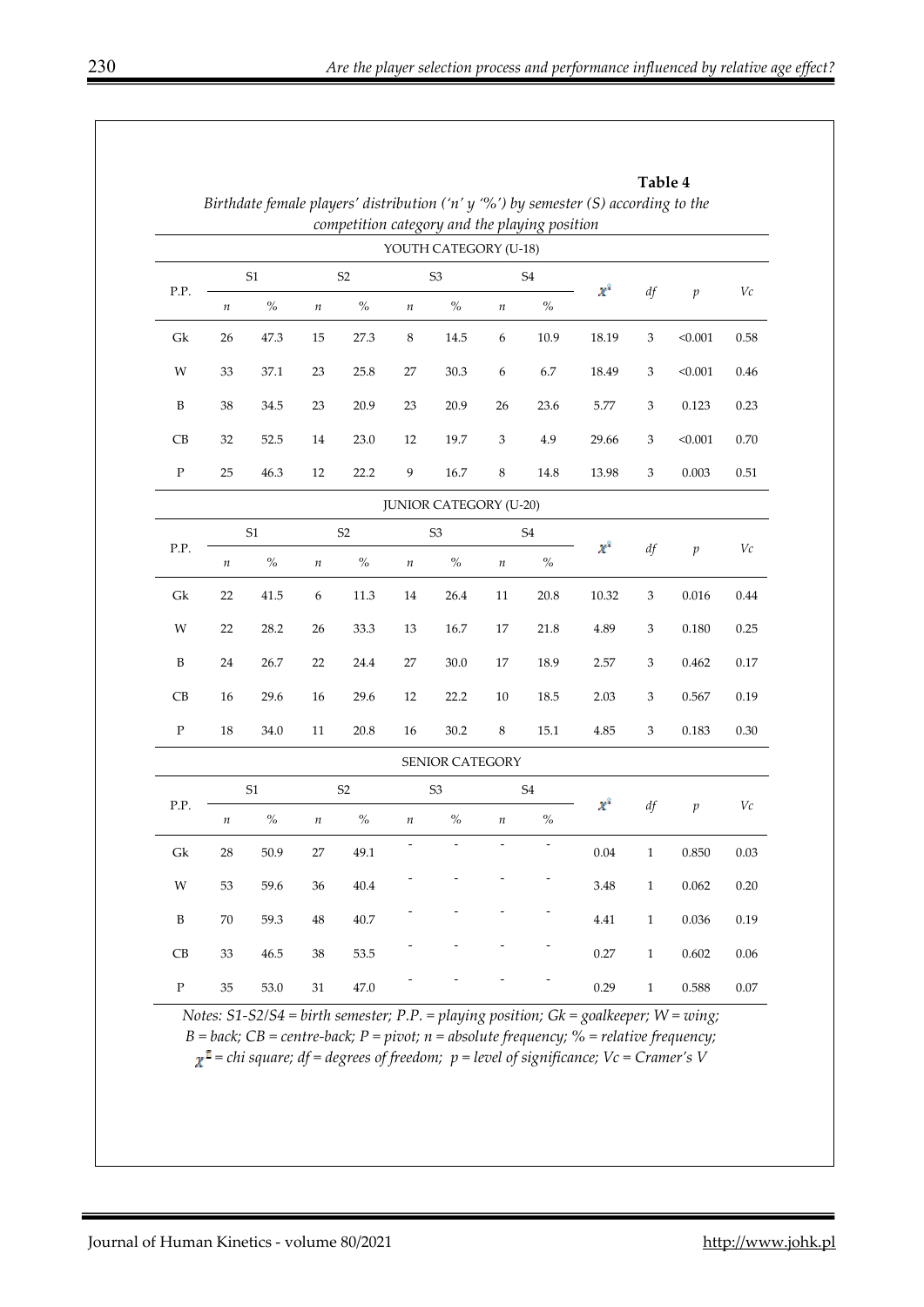|                                         | Table 5<br>Relative age effect (RAE) according to collective performance<br>(final team position) by the competition category |                         |                                                 |                            |                               |                                       |                |                         |          |                  |                        |                                |
|-----------------------------------------|-------------------------------------------------------------------------------------------------------------------------------|-------------------------|-------------------------------------------------|----------------------------|-------------------------------|---------------------------------------|----------------|-------------------------|----------|------------------|------------------------|--------------------------------|
|                                         |                                                                                                                               |                         |                                                 |                            | YOUTH CATEGORY (U-18)         |                                       |                |                         |          |                  |                        |                                |
| <b>FINAL TEAM</b>                       | T1                                                                                                                            | T <sub>2</sub>          | T3                                              | T <sub>4</sub>             | T5                            | T <sub>6</sub>                        | T7             | T8                      |          |                  |                        | Vc                             |
| <b>POSITION</b>                         | $\boldsymbol{n}$<br>(%)                                                                                                       | $\it n$<br>(%)          | $\boldsymbol{n}$<br>$(\%)$                      | $\boldsymbol{n}$<br>(%)    | $\boldsymbol{n}$<br>(%)       | $\it n$<br>$(\%)$                     | $\it n$<br>(%) | $\it n$<br>(%)          | $x^2$    | df               | $\boldsymbol{p}$       |                                |
| $1st - 3rd place$                       | 13<br>(27.7)                                                                                                                  | 10<br>(21.3)            | 5<br>(10.6)                                     | 6<br>(12.8)                | 5<br>(10.6)                   | 3<br>(6.4)                            | 3<br>(6.4)     | $\overline{2}$<br>(4.3) | 17.47    | $\boldsymbol{7}$ | 0.015                  | 0.6<br>$\mathbf{1}$            |
| $4th$ - $8th$ place                     | 25<br>(30.9)                                                                                                                  | $14\,$<br>(17.3)        | 9<br>(11.1)                                     | 6<br>(7.4)                 | 6<br>(7.4)                    | $\overline{7}$<br>(8.6)               | 10<br>(12.3)   | $\overline{4}$<br>(4.9) | 32.20    | 7                | < 0.001                | 0.6<br>$\mathfrak{Z}$          |
| $9th - 16th$ place                      | 37<br>(28.9)                                                                                                                  | 20<br>(15.6)            | 14<br>(10.9)                                    | 11<br>(8.6)                | 22<br>(17.2)                  | 10<br>(7.8)                           | 7<br>(5.5)     | 7<br>(5.5)              | 46.23    | 7                | < 0.001                | 0.6<br>$\mathbf{0}$            |
| $17th$ - $24th$ place                   | 21<br>(18.6)                                                                                                                  | 14<br>(12.4)            | 21<br>(18.6)                                    | 15<br>(13.3)               | 15<br>(13.3)                  | 10<br>(8.8)                           | 10<br>(8.8)    | 7<br>(6.2)              | 12.96    | 7                | 0.073                  | 0.3<br>4                       |
|                                         |                                                                                                                               |                         |                                                 |                            | <b>JUNIOR CATEGORY (U-20)</b> |                                       |                |                         |          |                  |                        |                                |
| <b>FINAL TEAM</b>                       | T1                                                                                                                            | T <sub>2</sub>          | T3                                              | T <sub>4</sub>             | T <sub>5</sub>                | T <sub>6</sub>                        | T7             | T <sub>8</sub>          | $\chi^2$ |                  | df<br>$\boldsymbol{p}$ | Vc                             |
| <b>POSITION</b>                         | $\boldsymbol{n}$<br>$(\%)$                                                                                                    | $\it n$<br>(%)          | $\boldsymbol{n}$<br>$(\%)$                      | $\boldsymbol{n}$<br>$(\%)$ | $\it n$<br>(%)                | $\it n$<br>$(\%)$                     | $\it n$<br>(%) | $\it n$<br>(%)          |          |                  |                        |                                |
| $1st - 3rd$ place                       | 9<br>(20.5)                                                                                                                   | 7<br>(15.9)             | 3<br>(6.8)                                      | $\overline{2}$<br>(4.5)    | 5<br>(11.4)                   | 11<br>(25.0)                          | 3<br>(6.8)     | $\overline{4}$<br>(9.1) | 13.19    | 7                | 0.068                  | 0.5<br>5                       |
| $4th$ - $8th$ place                     | 24<br>(32.0)                                                                                                                  | 8<br>(10.7)             | 6<br>(8.0)                                      | 10<br>(13.3)               | 8<br>(10.7)                   | 6<br>(8.0)                            | 6<br>(8.0)     | 7<br>(9.3)              | 27.81    | 7                | < 0.001                | 0.6<br>$\mathbf{1}$            |
| $9th - 16th$ place                      | 22<br>(18.6)                                                                                                                  | 11<br>(9.3)             | 17<br>(14.4)                                    | 16<br>(13.6)               | 17<br>(14.4)                  | 11<br>(9.3)                           | 12<br>(10.2)   | 12<br>(10.2)            | 7.53     | 7                | 0.376                  | 0.2<br>5                       |
| $17th$ - $24th$ place                   | 17<br>(18.7)                                                                                                                  | $\overline{4}$<br>(4.4) | 15<br>(16.5)                                    | 12<br>(13.2)               | 10<br>(11.0)                  | 14<br>(15.4)                          | 15<br>(16.5)   | $\overline{4}$<br>(4.4) | 15.54    | 7                | 0.030                  | 0.4<br>$\mathbf{1}$            |
|                                         |                                                                                                                               |                         |                                                 |                            | SENIOR CATEGORY               |                                       |                |                         |          |                  |                        |                                |
| <b>FINAL TEAM</b>                       | T1                                                                                                                            | T <sub>2</sub>          | T3                                              | T <sub>4</sub>             | T5                            | T6                                    | T7             | T8                      |          |                  |                        |                                |
| <b>POSITION</b>                         | $\boldsymbol{n}$<br>(%)                                                                                                       | $\it n$<br>(%)          | п<br>$\left(^{\text{o}}\!/\!_{\text{o}}\right)$ | п<br>(%)                   | $\it n$<br>(%)                | $\boldsymbol{n}$<br>$\left(\%\right)$ | $\it n$<br>(%) | п<br>$(^{0}\!\!/\!_0)$  | $\chi^2$ | df               | $\boldsymbol{p}$       | Vc                             |
| $1st$ - 3 <sup>rd</sup> place           | 13<br>(25.5)                                                                                                                  | 17<br>(33.3)            | 12<br>(23.5)                                    | 9<br>(17.6)                |                               |                                       |                |                         | 2.64     | $\sqrt{3}$       | 0.450                  | 0.2<br>3                       |
| 4 <sup>th</sup> - 8 <sup>th</sup> place | 19<br>(22.9)                                                                                                                  | 21<br>(25.3)            | 25<br>(30.1)                                    | $18\,$<br>(21.7)           |                               |                                       |                |                         | 1.32     | 3                | 0.724                  | 0.1<br>3                       |
| 9th - 16th place                        | 34<br>(25.4)                                                                                                                  | 34<br>(25.4)            | $38\,$<br>(28.4)                                | 28<br>(20.9)               |                               |                                       |                |                         | 1.55     | 3                | 0.670                  | 0.1<br>$\mathbf{1}$            |
| $17th$ - $24th$ place                   | 39<br>(29.8)                                                                                                                  | $41\,$<br>(31.3)        | 28<br>(21.4)                                    | $23\,$<br>(17.6)           |                               |                                       |                |                         | 7.34     | 3                | 0.062                  | 0.2<br>$\overline{\mathbf{4}}$ |

Notes: T1-T4/T8 = birth trimester; n = absolute frequency; % = relative frequency;  $\chi^2$  = chi square; df = degrees of freedom; p = level of significance; Vc = Cramer's V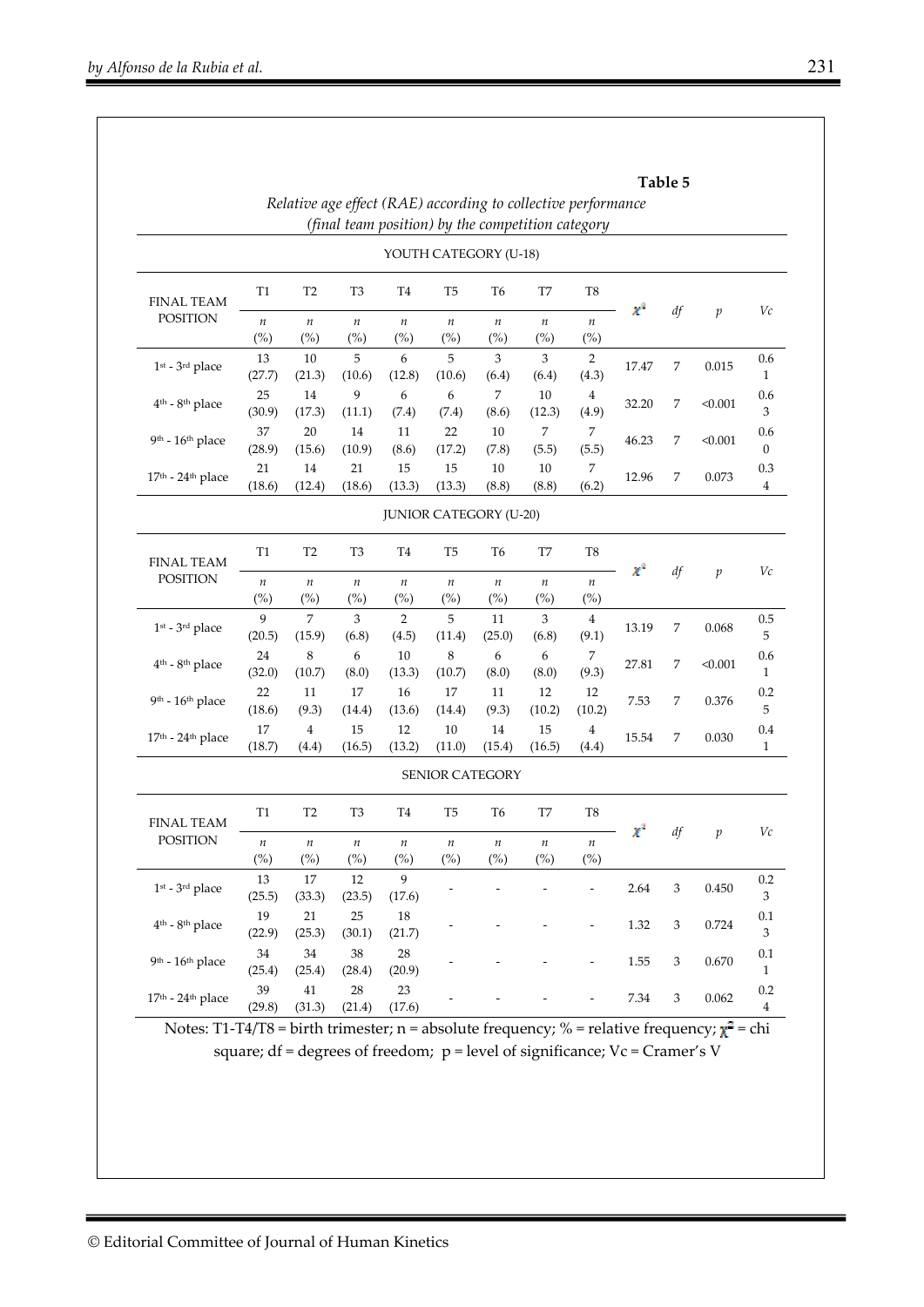A large prevalence of the RAE was found in other studies based on female team sports (Delorme et al., 2010; Torres-Unda et al., 2016). This fact could imply a lack of opportunities for the relatively younger players in the selection process in relation to those players born at the beginning of the same year. According to Baxter-Jones (1995), the presence of the RAE in youth female sport (e.g., handball) is associated with an early maturational development. Thus, relatively older players tend to be more select and overrepresented due to biological factors (morphological, physical, anthropometric, and physiological), which confirms the 'maturationselection hypothesis' (Cobley et al., 2009). However, stabilization of this kind of differences occurs earlier in men than in women (Baxter-Jones, 1995). This would cause a slower process in women's sports due to, among other factors, the greater heterogeneity and variability of results (Smith et al., 2018). Therefore, it seems that the selection process in youth categories in women's handball is biased in favour of players with a greater maturation profile in order to achieve a higher and more immediate performance (de la Rubia et al., 2020a; Saavedra and Saavedra, 2020; Schorer et al., 2009).

In the senior category, in which the distribution of players is not biased in biannual competition cycles, a decrease in the RAE was observed. Therefore, an increase in the chronological age of female players seems to involve a lower bias in the player selection process to participate in international competitions. This fact has been explicated by several studies considering different approaches, including sports, sociology, and sport specialization. From a sports perspective, one of the most common and accurate explanations is the 'depth of competition' (Baker et al., 2009; Musch and Grondin, 2001). This theory argues that in female sport, there is an insufficient number of federal licenses in relation to male handball and, therefore, the RAE would not be affected by player selection at high performance levels. From a sociological view, female players tend to bear great pressure to maintain a figure considered 'ideal', which would mean lower competitive performance due to physical development not suitable for sports practice (Vincent and Glamser, 2006). Thus, this could even lead to a high

dropout rate among female players (Delorme et al., 2010). From a sport specialization perspective, female senior players could experience a transfer from one sport to another in which performance factors were similar, especially in team sports. Therefore, this would avoid a biased sport context by the RAE (Baker et al., 2009). An alternative explanation, associated with the previous point, would be based on a higher injury rate by relatively older players. This fact would cause competitive interruptions throughout the sport transition process, complicating their career towards high performance levels (Bjørndal et al., 2018b).

With regard to the analysis by the playing position, the RAE seems to be a factor with a great impact on the player selection process, especially at some playing positions (de la Rubia et al., 2020a; Fonseca et al., 2019; Ibañez et al., 2018; Schorer et al., 2009). Findings of the present study showed overrepresentation of relatively older players at all playing positions in the youth category (U-18), while the RAE did not appear in the senior category, highlighting stabilization at the elite level. The largest impact of the RAE was found at the 'goalkeeper' and 'centre-back' positions in the youth and junior categories, according to other studies (Fonseca et al., 2019; Schorer et al., 2009). Those investigations highlighted physical and anthropometric factors as keys in the occupation of back positions, such as the 'centre-back'. Larger and stronger body sizes, higher strength levels and higher shot velocity (Kruger et al., 2014) seem to explain why relatively older players may have some advantages due to greater maturational development than their relatively younger peers (Matthys et al., 2013). In relation to the 'goalkeeper' position, in addition to maturational development, position-specific skill demands may explain the presence of the RAE (Wattie et al., 2015). Early specialization, necessary for this position, through intense training and competition could be influenced by selection processes in which relatively older players would have enjoyed more and better training experience (i.e., more skilled coaches, better facilities and sport programs) than their relatively younger counterparts (Nikolaidis et al., 2015).

Analysis of the influence of the RAE on performance showed, as expected,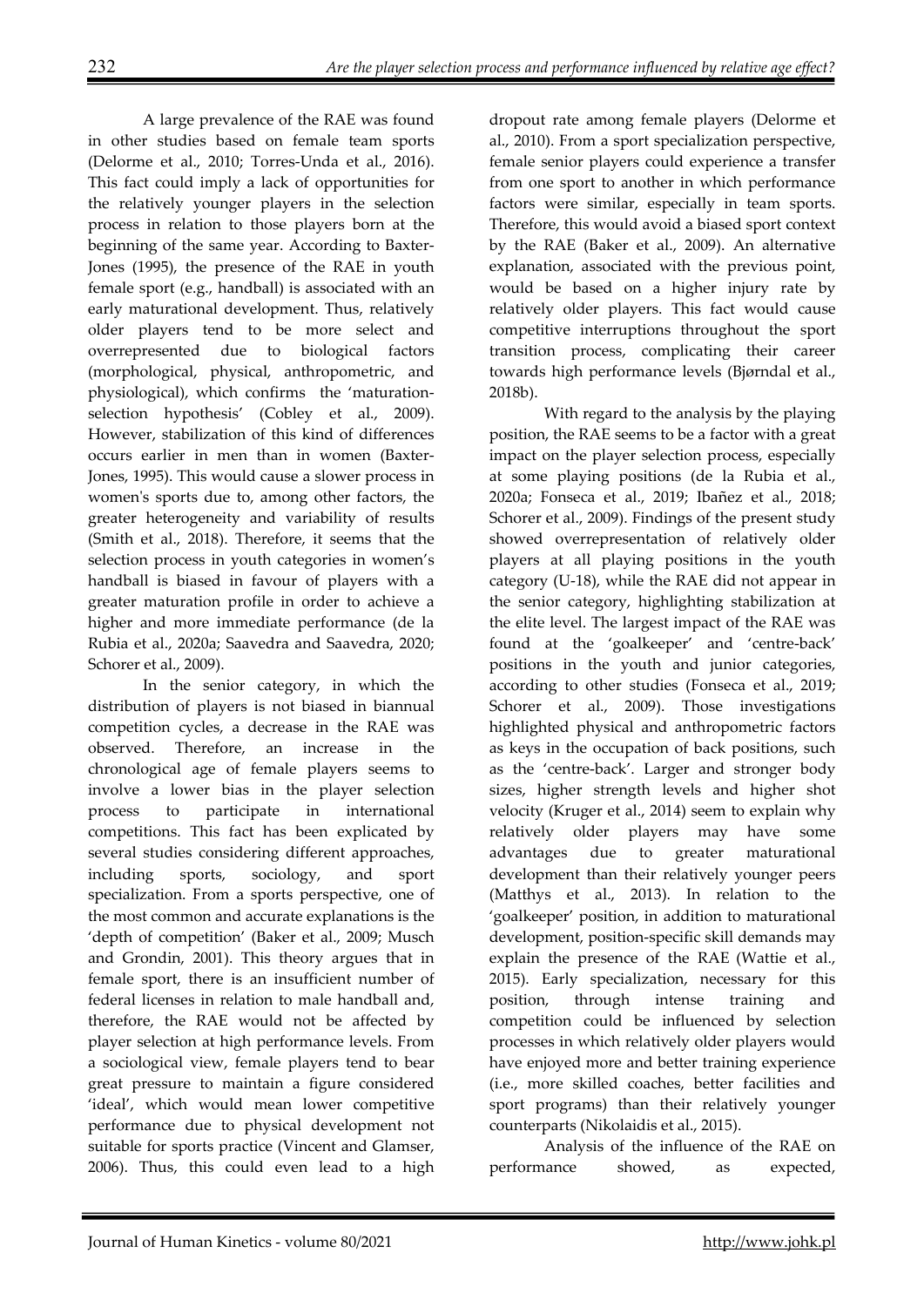overrepresentation of relatively older players in teams with better collective performance, that is, with a better final position. Furthermore, it was shown that this phenomenon did not occur in the same way according to the competition category. Thus, the prevalence of the RAE at higher competition levels was either detected in teams classified at the lower level (junior category) or it disappeared completely (senior category). These findings coincide with previous studies (Campos et al., 2020; Vegara-Ferri et al., 2019; Zimmermann de Oliveira et al., 2017). Most likely, talent identification and development programs, of which priority is to achieve immediate high performance (i.e., national teams), tend to shape rosters with overrepresentation of relatively older players. Thus, athletes with a higher maturational development, especially in female formative categories, would reach better individual performance than their relatively younger peers (Saavedra and Saavedra, 2020), translating into a higher final team position. However, this relationship seems not to be present in male handball competitions (Fonseca et al., 2019) because biological differences among players are not as evident as in women's sport. For these reasons, there was a strong prevalence of the RAE in collective performance in international youth and junior competitions, but it had no influence at the senior level (de la Rubia et al., 2020a).

This study had several limitations. First, we ignored the birthdate distribution among the populations of the countries analysed (Schorer et al., 2009). Second, we did not include, as a study sample, players considered 'minor' because they were born outside the biannual competition cycle. Third, we did not have a performance index rating in handball to individually evaluate the player's specific skills. Fourth, we did not have access to the maturation data of players. Fifth, the analysis focused on a specific competitive period (2017–18), thus it would be necessary to increase the number of seasons or competitions to consider a longitudinal evaluation of the trend of the RAE in women's handball.

#### *Unexpected findings*

Surprisingly (by semester), the RAE was detected among female senior players in the 'back' position, whereby relatively older players were favoured over relatively younger ones. This fact is relevant because no prevalence of the RAE was found for this playing position in lower categories (U-18 and U-20). This result may lead to a paradigm shift in the TID systems in international women's handball (Figueiredo et al., 2020). Considering that the age range of players who compose the sample is wide (16–40 years), it seems that a single talent-selection model has not been applied. Therefore, it seems that in the selection process of talented young players, less relevance is given to physical and conditioning factors to the detriment of more tactical and comprehensive training (Bjørndal et al., 2018a).

An explanation may associate gamespecific demands with the biological characteristics of the player. At the elite levels, the 'back' players perform a greater number of actions per match which require a high component of strength or the rate of force development, such as throws, offensive breakthroughs, hard tackles, physical confrontations, etc. (Michalsik et al., 2015). This would mean that relatively older players, whose maturational level is higher, will occupy this playing position to a greater extent due to higher levels of strength (Matthys et al., 2013). Also linked to maturational status, height, and weight, among other anthropometric measures, are relevant factors to this playing position, in which nine meter shots are usually made in offense and blocks in defense (Sarvestan et al., 2019; Schwesig et al., 2017). On the other hand, considering that relatively older players enjoy more and better training experience (skilled coaches, higher competition levels, better facilities, etc.) than their relatively younger counterparts (Hancock et al., 2013), coaches may tend to select relatively older players for positions with a high relative 'weight' in the match, such as the 'back' (Krahenbühl and Leonardo, 2020). Therefore, these results may support the interaction between 'task' (i.e., sport-specific demands) and 'environmental' constraints (i.e., training conditions) to explain the prevalence of the RAE in female senior 'back' players (Wattie et al., 2015).

#### *Practical implications & Future research*

Organisations and institutions responsible for the player selection processes (national and international federations, clubs, academies, professional associations) could implement solutions to reduce the consequences of the RAE and, thus, ensure that future talents are not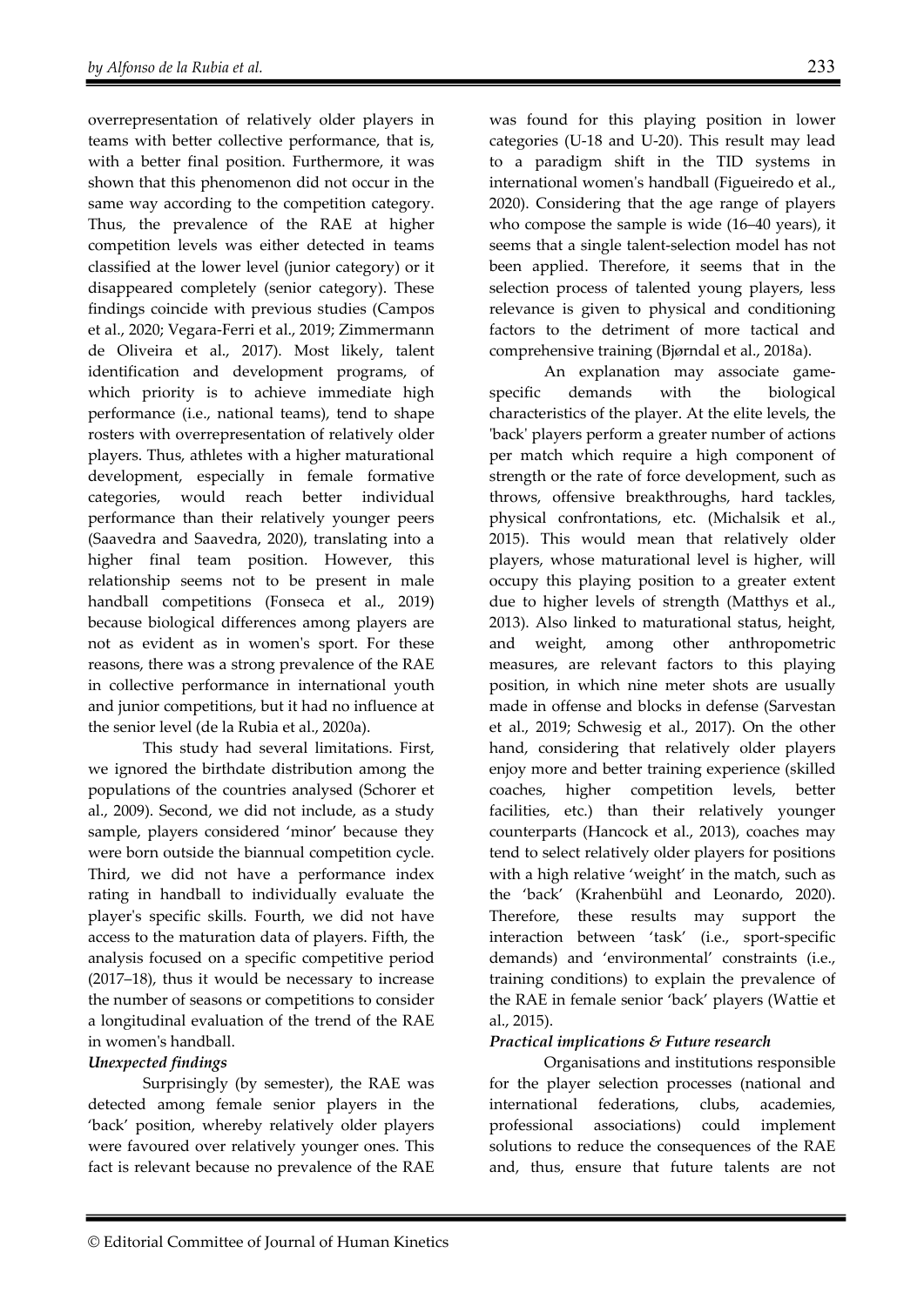excluded at early stages of the sport development (formative categories) due to chronological age and maturational status.

Future research should design a global statistical variable which accurately measures individual performance of the handball player and, therefore, be able to analyse how the RAE influences individual competition performance. On the other hand, it is necessary to examine long-term performance of handball players based on the possible selection bias that occurred throughout the sport transition due to the RAE, among other factors. Therefore, a deeper exploration would help mitigate possible negative consequences, such as the dropout of talented handball players. Finally, knowing exactly the most sensitive moment of the player development process, when the mechanisms associated with the RAE could have a greater influence, would help implement strategies in TID systems focused on ensuring suitable sport development conditions. Some of them presented in the existing literature are: rotation of the cut-off date by age, greater attention of coaches to other factors less associated with biological criteria in the player selection process, optimization of the process through a multidisciplinary and longterm approach fleeing immediate and current performance, the design of specific and individualised training programs according to a player profile to improve performance, and even the omission of official competitions at youth and junior levels.

### **Conclusions**

The RAE was especially present in formative categories (youth and junior), reducing or even disappearing at the senior stages in female handball. Thus, relatively older players had greater opportunities to be selected by the national federation in youth and junior categories and, therefore, to compete at the highest level than relatively younger players.

The specific demands of playing positions could cause the player recruitment systems to prioritise the maturational development of the player at the expense of other characteristics (i.e., techniques, tactics, psychological). This could entail the relatively older players to be preferentially considered to occupy certain playing positions. In this way, the RAE would be a determining factor for female player selection, accentuated in the positions in which competitive quality incentives must be experienced to reach high performance (i.e., 'centre-back' and 'goalkeeper'). Unexpectedly, the prevalence of the RAE was found in female senior 'back' players.

The RAE was a factor which affected collective competition performance in women's handball, especially in teams that achieved higher final positions (from  $1<sup>st</sup>$  to  $8<sup>th</sup>$ ). Nevertheless, the number of relatively older players was reduced as the competitive level (final team position) decreased and the competition category increased.

# **References**

- Baker, J., Cobley, S. P., & Winckel, V. (2009). Gender, depth of competition and relative age effects in team sports. *Asian Journal of Exercise & Sports Science*, *6*(1), 1–8.
- Baxter-Jones, A. D. . (1995). Growth and development of young athletes. Should competition levels be age related? *Sports Medicine*, *20*(2), 59–64.
- Bjørndal, C. T., Andersen, S. S., & Ronglan, L. T. (2018a). Successful and unsuccessful transitions to the elite level : The youth national team pathways in Norwegian handball. *International Journal of Sports Science & Coaching*, *13*(4), 533–544. https://doi.org/10.1177/1747954117740014
- Bjørndal, C. T., Luteberget, L., Till, K., & Holm, S. (2018b). The relative age effect in selection to international team matches in Norwegian handball. *PLoS ONE*, *13*(12), 1–12. https://doi.org/10.1371/journal.pone.0209288
- Camacho-Cardenosa, A., Camacho-Cardenosa, M., González-Custodio, A., Martínez-Guardado, I., Timón, R., Olcina, G., & Brazo-Sayavera, J. (2018). Anthropometric and physical performance of youth handball players: The role of the relative age. *Sports*,  $6(47)$ , 1–10. https://doi.org/10.3390/sports6020047
- Campos, F. A., Campos, L. C., Pellegrinotti, I. L., & Gomez, M. A. (2017). The relative age effect in soccer: an analysis of the U20 Libertadores Cup. *International Journal of Exercise Science*, *10*(8), 1157–1164.
- Campos, F. A. D., Pellegrinotti, I. L., Campos, L. C. B., Dias, T. M. R., & Gómez, M. A. (2020). Relative age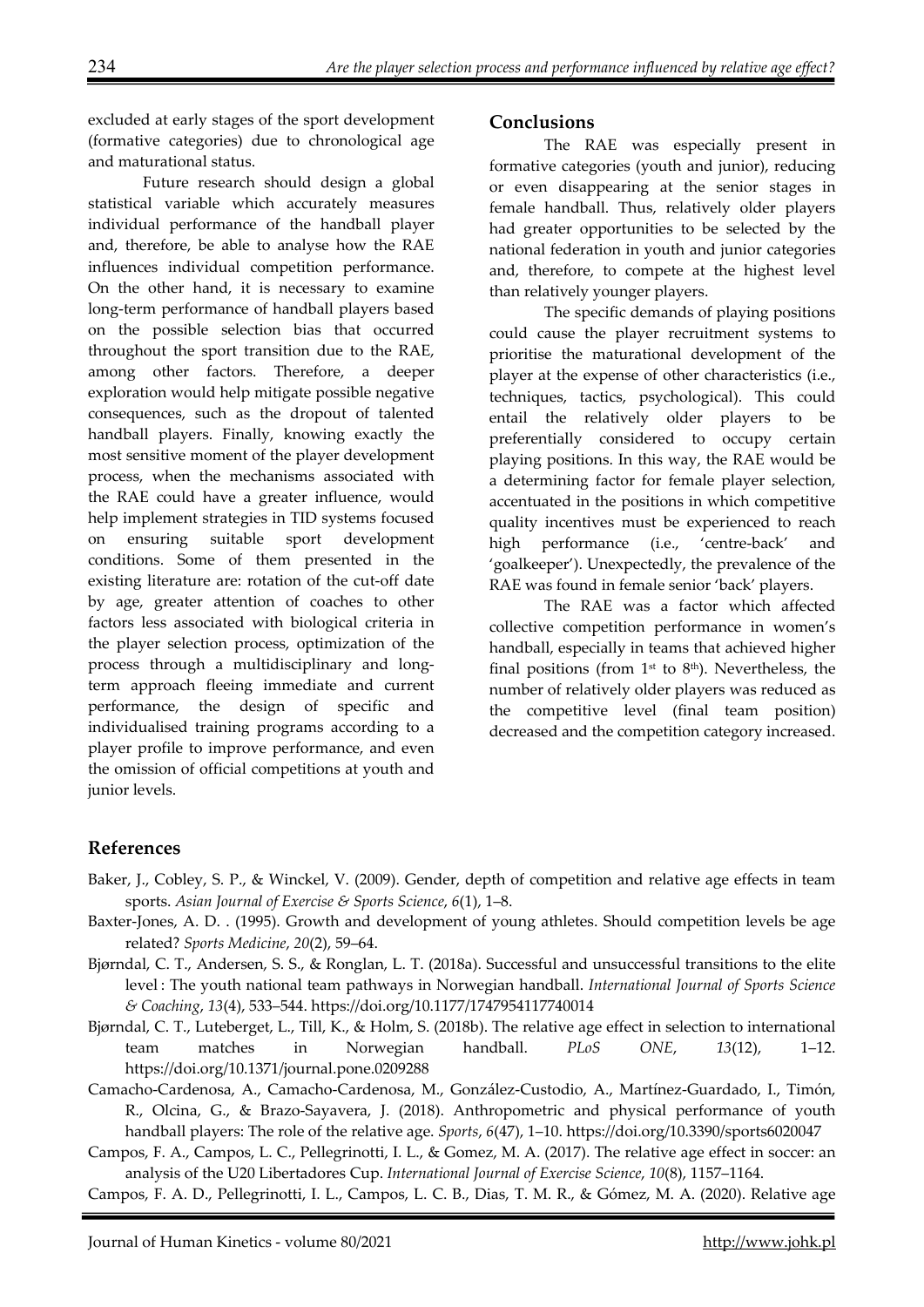- effect in the girls' volleyball U-18 World Championship. *Journal of Human Kinetics*, *72*(1), 195–202. https://doi.org/10.2478/hukin-2019-0106
- Cobley, S. P., Baker, J., Wattie, N., & McKenna, J. (2009). Annual age-grouping and athlete development. A meta-analytical review of relative age effects in sport. *Sports Medicine*, *39*(3), 235–256. https://doi.org/10.2165/00007256-200939030-00005
- Collins, D., & MacNamara, A. (2012). The rocky road to the top. Why talent needs trauma. *Sports Medicine*, *42*(11), 907–914.
- de la Rubia, A., Bjørndal, C. T., Sánchez-Molina, J., Yagüe, J. M., Lorenzo, J., & Maroto-Izquierdo, S. (2020a). The relationship between the relative age effect and performance among athletes in World Handball Championships. *PLoS ONE*, *15*(3), 1–21. https://doi.org/10.1371/journal.pone.0230133
- de la Rubia, A., Lorenzo-Calvo, J., & Lorenzo, A. (2020b). Does the Relative Age Effect Influence Short-Term Performance and Sport Career in Team Sports? A Qualitative Systematic Review. *Frontiers in Psychology*, *11*(September), 1–27. https://doi.org/10.3389/fpsyg.2020.01947
- Delorme, N., Boiche, J., & Raspaud, M. (2010). Relative age effect in female sport: a diachronic examination of soccer players. *Scandinavian Journal of Medicine and Science in Sports*, *20*(3), 509–515. https://doi.org/10.1111/j.1600-0838.2009.00979.x
- Delorme, N., & Champely, S. (2015). Relative age effect and chi-squared statistics. *International Review for the Sociology of Sport*, *50*(6), 740–746. https://doi.org/10.1177/1012690213493104
- Dixon, J., Horton, S., & Weir, P. L. (2011). Relative age effects: implications for leadership development. *The International Journal of Sport and Society*, *2*(2), 1–15.
- Edgar, S., & O'Donoghue, P. (2005). Season of birth distribution of elite tennis players. *Journal of Sports Sciences*, *23*(10), 1013–1020. https://doi.org/10.1080/02640410400021468
- Figueiredo, L. S., Gantois, P., de Lima-Junior, D., de Sousa Fortes, L., & de Souza Fonseca, F. (2020). The relationship between relative age effects and sex , age categories and playing positions in Brazilian National Handball Teams. *Motriz. Revista de Educacao Fisica*, *4*, 1–8. http://dx.doi.org/10.1590/S1980- 6574202000040045
- Fonseca, F. S., Figueiredo, L. S., Gantois, P., de Lima-Junior, D., & Fortes, L. S. (2019). Relative age effect is modulated by playing position but is not related to competitive success in elite under-19 handball athletes. *Sports*, *7*(91), 1–10. https://doi.org/10.3390/sports7040091
- Fumarco, L., Gibbs, B. G., Jarvis, J. A., & Rossi, G. (2017). The relative age effect reversal among the National Hockey League elite. *PLoS ONE*, *12*(8), 1–16. https://doi.org/10.1371/journal.pone.0182827
- Gibbs, B. G., Jarvis, J. A., & Dufur, M. J. (2012). The rise of the underdog? The relative age effect reversal among Canadian-born NHL hockey players: A reply to Nolan and Howell. *International Review for the Sociology of Sport*, *47*(5), 644–649. https://doi.org/10.1177/1012690211414343
- Gómez-López, M., Granero-gallegos, A., Feu-Molina, S., & Luis, J. (2017). Relative age effect during the selection of young handball player. *Journal of Physical Education and Sport*, *17*(1), 418–423. https://doi.org/10.7752/jpes.2017.01062
- Güllich, A., & Emrich, E. (2014). Considering long-term sustainability in the development of world class success. *European Journal of Sport Science*, *14*(SUPPL.1), 37–41. https://doi.org/10.1080/17461391.2012.706320
- Hancock, D. J., Adler, A. L., & Côté, J. (2013). A proposed theoretical model to explain relative age effects in sport. *European Journal of Sport Science*, *13*(6), 630–637. https://doi.org/10.1080/17461391.2013.775352
- Helsen, W. F., Van Winckel, J., & Williams, A. M. (2005). The relative age effect in youth soccer across Europe. *Journal of Sports Sciences*, *23*(6), 629–636. https://doi.org/10.1080/02640410400021310
- Ibañez, S. J., Mazo, A., Nascimento, J., & Garcıa-Rubio, J. (2018). The relative age effect in under-18 basketball : Effects on performance according to playing position. *PLoS ONE*, *13*(7), 1–11. https://doi.org/https://doi.org/10.1371/journal.pone.0200408
- Krahenbühl, T., & Leonardo, L. (2020). The relative age effect: coaches' choices as evidence of social influence on youth handball. *Journal of Physical Education and Sport*, *20*(5), 2460–2467. https://doi.org/10.7752/jpes.2020.05337
- Kruger, K., Pilat, C., Uckert, K., Frech, T., & Mooren, F. C. (2014). Physical performance profile of handball players is related to playing position and playing class. *Journal of Strength and Conditioning Research*, *28*(1), 117–125. https://doi.org/10.1519/JSC.0b013e318291b713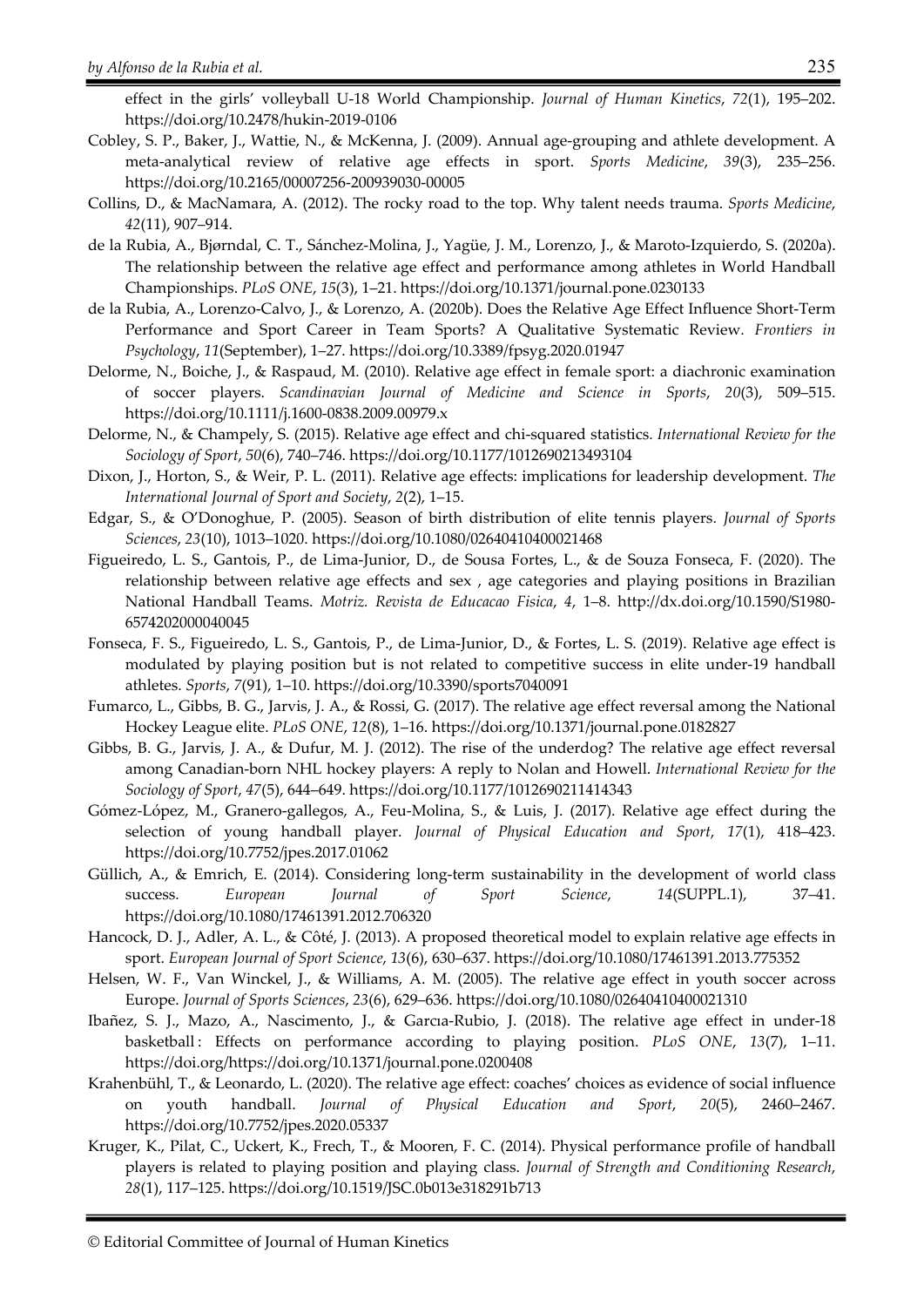- Lago-Fuentes, C., Rey, E., Padrón-Cabo, A., Prieto-Troncoso, J., & García-Nuñez, J. (2019). The relative age effect in professional futsal players. *Journal of Human Kinetics*, *72*(1), 173–183. https://doi.org/10.2478/hukin-2019-0105
- López de Subijana, C., & Lorenzo, J. (2019). Relative Age Effect and Long-Term Success in the Spanish Soccer and Basketball National Teams. *Journal of Human Kinetics*, *65*(1), 197–204. https://doi.org/10.2478/hukin-2018-0027
- Matthys, S., Fransen, J., Vaeyens, R., & Philippaerts, R. M. (2013). Differences in biological maturation, anthropometry and physical performance between playing positions in youth team handball. *Journal of Sports Sciences*, *31*(12), 1344–1352. https://doi.org/10.1080/02640414.2013.781663
- McCarthy, N., & Collins, D. (2014). Initial identification & selection bias versus the eventual confirmation of talent: Evidence for the benefits of a rocky road? *Journal of Sports Sciences*, *32*(17), 1604–1610. https://doi.org/10.1080/02640414.2014.908322
- Michalsik, L., Aagaard, P., & Madsen, K. (2015). Technical activity profile and influence of body anthropometry on playing performance in female elite team handball. *Journal of Strength and Conditioning Research*, *29*(4), 1126–1138. https://doi.org/doi: 10.1519/JSC.0000000000000735
- Mon-López, D., Tejero-González, C. M., de la Rubia Riaza, A., & Calvo, J. L. (2020). Pistol and Rifle Performance: Gender and Relative Age Effect Analysis. *International Journal of Environmental Research and Public Health*, *17*(4), 1365. https://doi.org/10.3390/ijerph17041365
- Musch, J., & Grondin, S. (2001). Unequal competition as an impediment to personal development: A review of the relative age effect in sport. *Developmental Review*, *21*(2), 147–167. https://doi.org/10.1006/drev.2000.0516
- Nikolaidis, P. T., Ingebrigtsen, J., Povoas, S. C., Moss, S., & Torres-Luque, G. (2015). Physical and physiological characteristics in male team handball players by playing position - Does age matter? *The Journal of Sports Medicine and Physical Fitness*, *55*(4), 297–304.
- Rea, L. M., & Parker, R. A. (1992). *Design and conducting survey research. A comprehensive guide* (Jossey-Bass Publishers (ed.)).
- Sá, P., Resende, R., Rui Gomes, A., Saavedra, M., & Fernández, J. J. (2020). The relative age in handball players in Portugal. *E-Balonmano.Com: Revista de Ciencias Del Deporte*, *16*(2), 93–102.
- Saavedra-García, M., Gutiérrez-Aguilar, O., Sa-Marques, P., & Fernández-Romero, J. (2016). Efecto de la edad relativa en el atletismo Español. *Cuadernos de Psicologia Del Deporte*, *16*(1), 275–286.
- Saavedra, Y., & Saavedra, J. M. (2020). The Association between relative age effect, goals scored, shooting effectiveness and the player's position, and her team's final classification in international level Women's Youth Handball. *Montenegrin Journal of Sports Science and Medicine*, *9*(1), 1–7. https://doi.org/10.26773/mjssm.
- Sarvestan, J., Riedel, V., Gonosová, Z., Linduška, P., & Přidalová, M. (2019). Relationship between anthropometric and strength variables and maximal throwing velocity in female junior handball players - a pilot study. *Acta Gymnica*, *49*(3), 132–137. https://doi.org/10.5507/ag.2019.012
- Schorer, J., Cobley, S., Büsch, D., Bräutigam, H., & Baker, J. (2009). Influences of competition level, gender, player nationality, career stage and playing position on relative age effects. *Scandinavian Journal of Medicine and Science in Sports*, *19*(5), 720–730. https://doi.org/10.1111/j.1600-0838.2008.00838.x
- Schwesig, R., Hermassi, S., Fieseler, G., Irlenbusch, L., Noack, F., Delank, K. S., Shephard, R. J., & Chelly, M. S. (2017). Anthropometric and physical performance characteristics of professional handball players: Influence of playing position. *The Journal of Sports Medicine and Physical Fitness*, *57*(11), 1471–1478. https://doi.org/10.23736/S0022-4707.16.06413-6
- Smith, K. L., Weir, P. L., Till, K., Romann, M., & Cobley, S. P. (2018). Relative age effects across and within female sport contexts: A systematic review and meta-analysis. *Sports Medicine*, *48*(6), 1451–1478. https://doi.org/10.1007/s40279-018-0890-8
- Sprietsma, M. (2010). Effect of relative age in the first grade of primary school on long-term scholastic results: International comparative evidence using PISA 2003. In *Education Economics* (Vol. 18, Issue 1). https://doi.org/10.1080/09645290802201961
- Torres-Unda, J., Zarrazquin, I., Gil, J., Ruiz, F., Irazusta, A., Kortajarena, M., Seco, J., & Irazusta, J. (2013). Anthropometric, physiological and maturational characteristics in selected elite and non-elite male adolescent basketball players. *Journal of Sports Sciences*, *31*(2), 196–203.